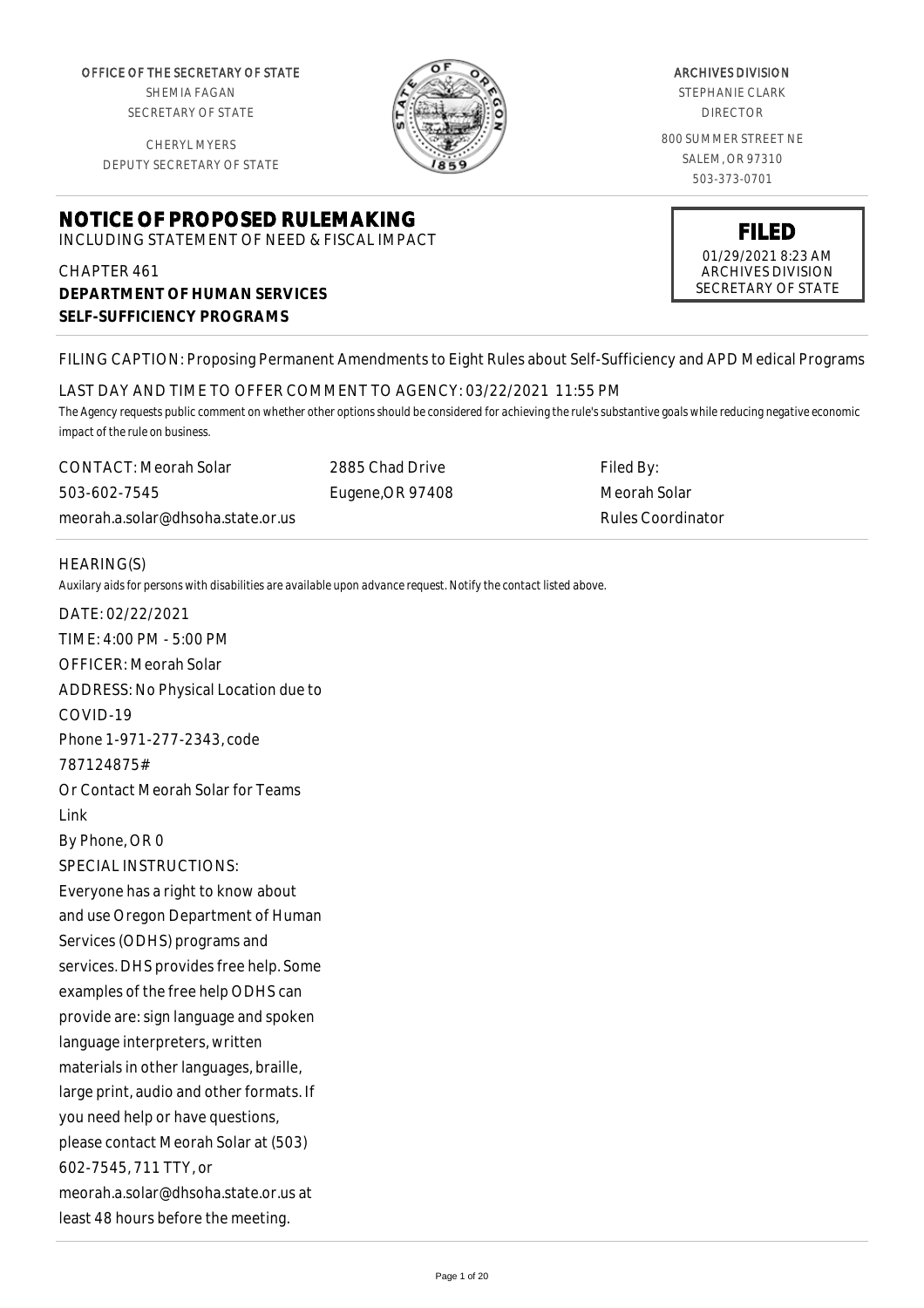#### NEED FOR THE RULE(S):

OAR 461-135-0950 about Eligibility for Inmates and Residents of Public Institutions, needs to be amended to align with requirements set forth by Center for Medicare and Medicaid Services. The amendments make clear how eligibility is to be handled for residents of some supervised community residential facilities (also called halfway houses, transition centers, or other names), as they are often denied Medicaid due to these facilities not being included in rule. Adding the facilities and the eligibility requirements will give coverage to those who otherwise may have been denied.

OAR 461-175-0050 about Notice Period, needs to be amended to permanently adopt temporary rule changes. These rule changes add recent Department decisions regarding the notice period and mailing requirements for different systems and different programs. These amendments align the rule with system programming and make notice period clear.

OAR 461-180-0040 about Effective Dates; Special and Service Needs, needs to be amended to permanently adopt temporary rule changes that correct rule language. These changes make the rule more accurate and clear.

OAR 461-180-0070 about Effective Dates; Initial Month Benefits, needs to be amended to make the GA initial month rule provisions clear and accurate.

OARs 461-195-0501 about Definitions and Categories of Overpayments, 461-195-0541 about Liability for Overpayments, and 461-195-0561 about Compromise of an Overpayment Claim , need to be updated to align the rule with current language.

OAR 461-195-0521 about Definitions and Categories of Overpayments, needs to be updated to align the rule with current language and to align the rule with current ODHS policies regarding self-employment related and administrative error overpayment determination, calculation, and establishment. The rule also needs to be amended to remove the potential of SNAP categorical eligibility provision conflict, and Post-TANF program provisions.

#### DOCUMENTS RELIED UPON, AND WHERE THEY ARE AVAILABLE:

State Health Official Letter to facilitate successful re-entry for individuals transitioning from incarceration to their communities (with Q&A) located at https://www.medicaid.gov/federal-policy-guidance/downloads/sho16007.pdf Documents regarding decision notice rule changes are available from the Self-Sufficiency Rules Coordinator.

#### FISCAL AND ECONOMIC IMPACT:

The Department estimates that amending OAR 461-135-0950 may have a negative fiscal impact on ODHS and County AAAs, as some residents of supervised community residential facilities will now be eligible for Medicaid. ODHS estimates a possible positive fiscal impact to some residents of supervised community residential facilities, as they may now be eligible for Medicaid. The exact fiscal impact cannot be provided as there is no data on the number of denials issued, based on this specific "inmate" status. The Department estimates no fiscal impact on the public, other state agencies, local government beyond what is listed above, or business, including small business. There is no cost of compliance for small businesses. No small businesses are subject to this rule.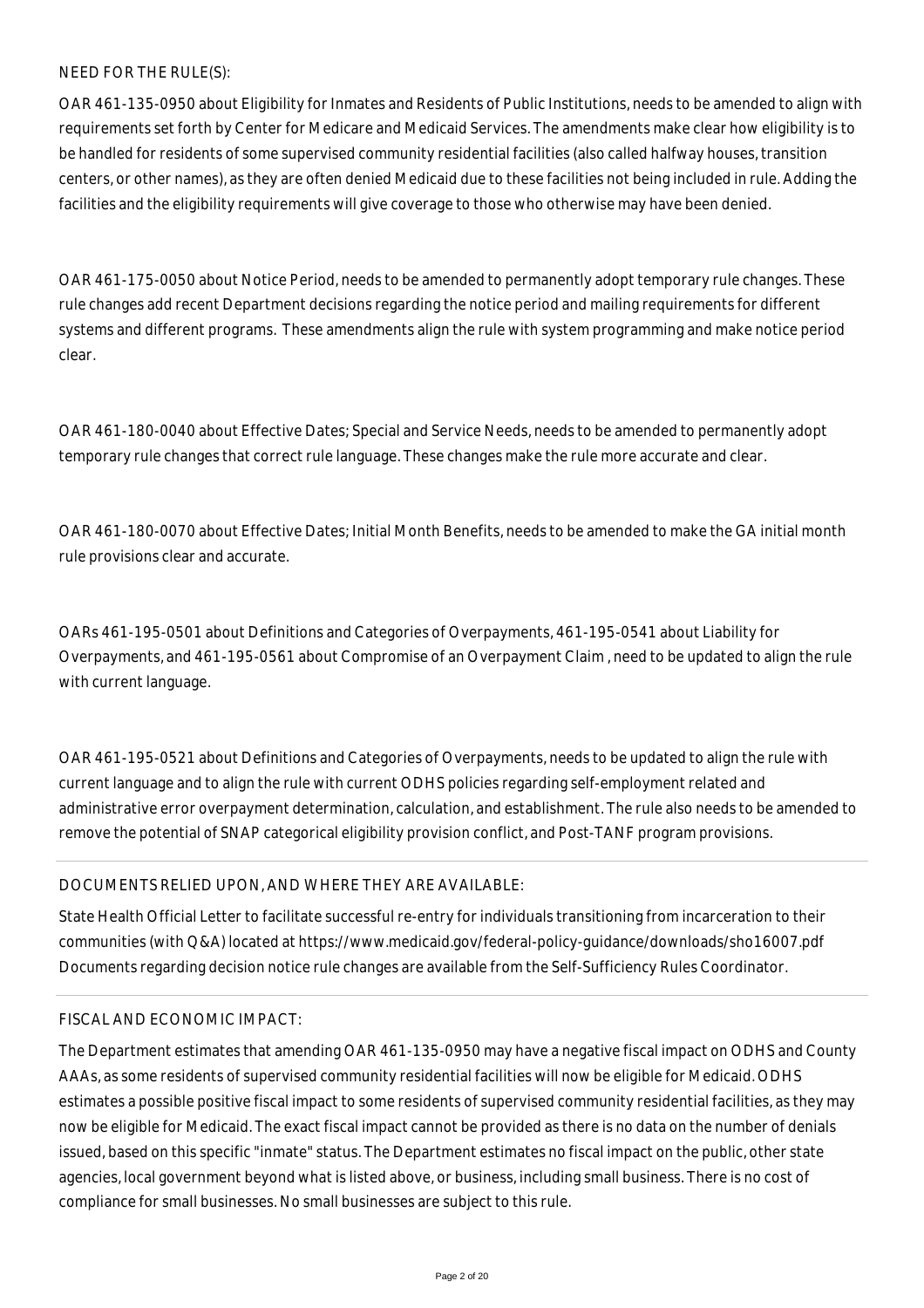The Department estimates that amending OAR 461-175-0050 will have no fiscal impact on clients, the public, the Department beyond programming cost avoidance if the rule had not been amended, other state agencies, local government, and business, including small business. There is no cost of compliance for small businesses. No small businesses are subject to this rule.

The Department estimates that amending OARs 461-180-0040, 461-180-0070, 461-195-0501, 461-195-0521, 461- 195-0541, and 461-195-0561 will have no fiscal impact on clients, the public, the Department, other state agencies, local government, and business, including small business. There is no cost of compliance for small businesses. No small businesses are subject to this rule.

#### COST OF COMPLIANCE:

*(1) Identify any state agencies, units of local government, and members of the public likely to be economically affected by the rule(s). (2) Effect on Small Businesses: (a) Estimate the number and type of small businesses subject to the rule(s); (b) Describe the expected reporting, recordkeeping and administrative activities and cost required to comply with the rule(s); (c) Estimate the cost of professional services, equipment supplies, labor and increased administration required to comply with the rule(s).*

See Fiscal and Economic Impact

#### DESCRIBE HOW SMALL BUSINESSES WERE INVOLVED IN THE DEVELOPMENT OF THESE RULE(S):

Small businesses were not involved in the development of these rules but are invited to provide input during the public comment period.

#### WAS AN ADMINISTRATIVE RULE ADVISORY COMMITTEE CONSULTED? NO IF NOT, WHY NOT?

The Department was unable to hold a formal RAC previous to the February 1, 2021 publishing date due to rules added to this filing quite late. The Department is holding a meeting in early February, and inviting those who would have been invited to the RAC, to review all information and edits in this filing.

#### RULES PROPOSED:

461-135-0950, 461-175-0050, 461-180-0040, 461-180-0070, 461-195-0501, 461-195-0521, 461-195-0541, 461- 195-0561

#### AMEND: 461-135-0950

RULE SUMMARY: OAR 461-135-0950 about Eligibility for Inmates and Residents of Public Institutions, is being amended to make general text corrections, and to change when an individual in a supervised community residential facility is considered an individual identified as an inmate. It may also be amended to update verbiage.

#### $CHANGFS TO RIIF$

#### 461-135-0950

Eligibility for Inmates and Residents of Public Institutions ¶

(1) This rule sets out additional restrictions on the eligibility of inmates and residents of state hospitals for

- programs covered by Chapter 461 of the Oregon Administrative Rules.¶
- (2) Definition of an "inmate".¶
- (a) An inmate is an individual living in a public institution (see section (3) of this rule) who is:¶
- (A) Confined involuntarily in a local, state or federal prison, jail, detention facility, or other penal facility, including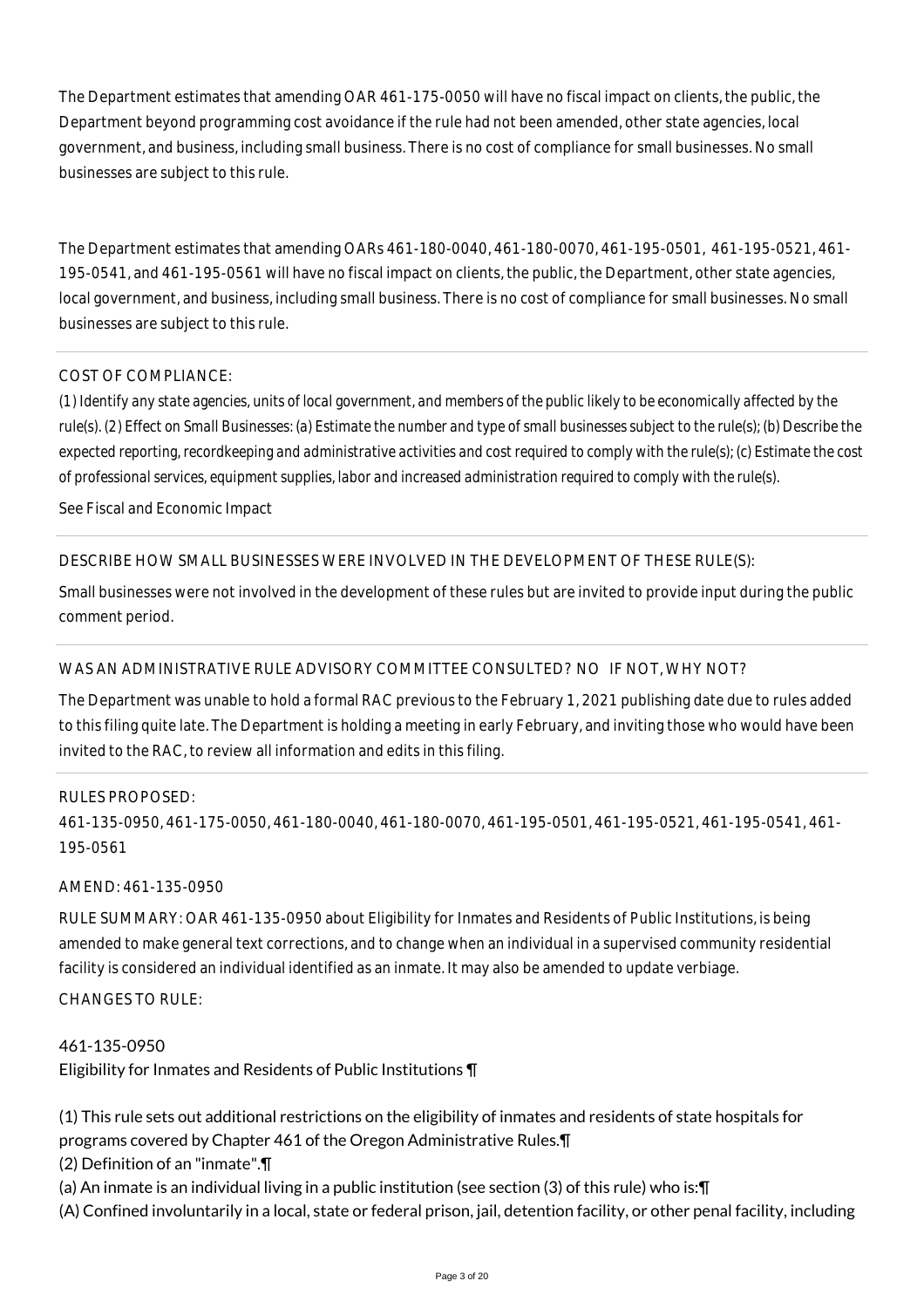an individual being held involuntarily in a detention center awaiting trial or an individual serving a sentence for a criminal offense;¶

(B) Residing involuntarily in a facility under a contract between the facility and a public institution where, under the terms of the contract, the facility is a public institution;¶

(C) Residing involuntarily in a facility that is under governmental control;¶

(D) Receiving care as an outpatient while residing involuntarily in a public institution; or¶

(E) In the OSIPM and QMB programs, released from the public institution during a temporary period of

hospitalization in a medical institution outside of the correctional facility.¶

(b) An individual is not considered an inmate when:¶

(A) The individual is released on parole, probation, or post-prison supervision;¶

(B) The individual is on home- or work-release, unless the individual is required to report to a public institution for an overnight stay;¶

(C) The individual is voluntarily residing in a supervised community residential facility and all of the following are true:¶

(i) Residents are not precluded from working outside the facility in employment available to individuals who are not under justice system supervision;¶

(ii) Residents can use community resources such as libraries, grocery stores, recreation and education at will, notwithstanding any house rules such as a requirement to sign in and out, curfews, or hours during which the residence is closed or locked; and¶

(iii) Residents can seek health care treatment in the broader community to the same or similar extent as other Medicaid enrollees in the state.¶

 $(D)$  The individual is staying voluntarily in a detention center, jail, or county penal facility after his or her case has been adjudicated and while other living arrangements are being made for the individual; or¶

( $\overline{\text{PE}}$ ) The individual is in a public institution pending other arrangements as defined in 42 CFR 435.1010. $\P$ 

(3) A "public institution" is any of the following:¶

(a) A state hospital (see ORS 162.135).¶

(b) A local correctional facility (see ORS 169.005): a jail or prison for the reception and confinement of prisoners that is provided, maintained and operated by a county or city and holds individuals for more than 36 hours.¶ (c) A Department of Corrections institution (see ORS 421.005): a facility used for the incarceration of individuals sentenced to the custody of the Department of Corrections, including a satellite, camp, or branch of a facility.¶ (d) A youth correction facility (see ORS 162.135):¶

(A) A facility used for the confinement of youth offenders and other individuals placed in the legal or physical custody of the youth authority, including a secure regional youth facility, a regional accountability camp, a residential academy and satellite, and camps and branches of those facilities; or¶

(B) A facility established under ORS 419A.010 to 419A.020 and 419A.050 to 419A.063 for the detention of children, wards, youth, or youth offenders pursuant to a judicial commitment or order.¶

(4) Definition of serious mental illness. An individual has a serious mental illness if the individual has been diagnosed by a psychiatrist, a licensed clinical psychologist or a certified non-medical examiner as having dementia, schizophrenia, bipolar disorder, major depression or other affective disorder or psychotic mental disorder other than a substance abuse disorder and other than a disorder that is caused primarily by substance abuse.¶

(5) An individual who resides in a state hospital (see subsection (3)(a) of this rule) meets the definition of a serious mental illness (see section (4) of this rule), and applies for medical assistance between 90 and 120 days prior to the expected date of the person's release from the state hospital may be found eligible for medical assistance. If the individual is determined to be eligible, the effective date of the individual's medical assistance is the date the individual is released from the institution.¶

(6) In the OSIPM and QMB programs, except as provided for in section (7) of this rule, an individual who is at least 21 years of age and less than 65 years of age who becomes a resident of a state hospital has medical benefits suspended. When an individual with suspended medical benefits is no longer a resident of the state hospital, or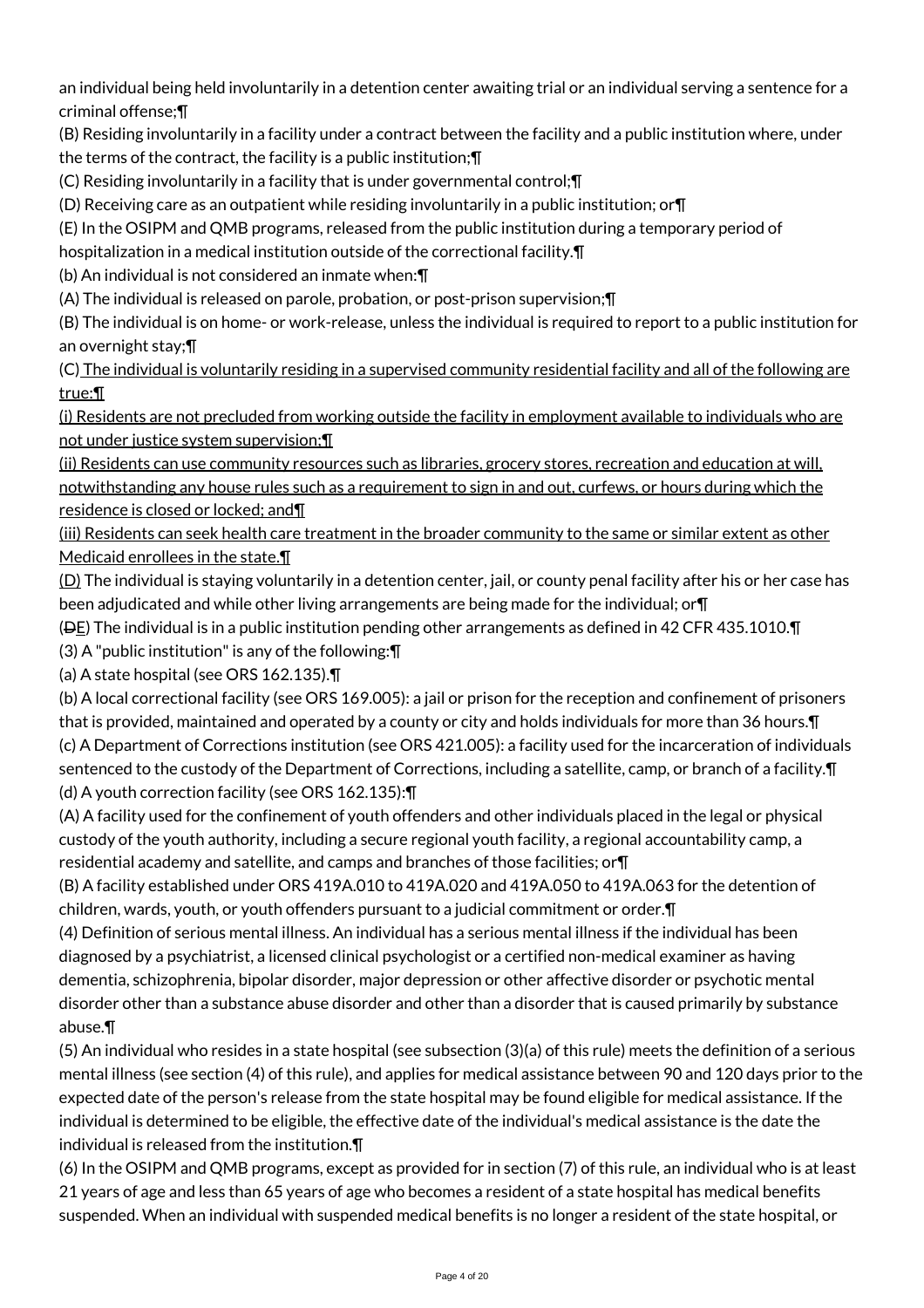when the individual is admitted to a medical institution outside of the state hospital for a period of hospitalization, medical benefits are reinstated effective the first day the individual is no longer a resident, if the individual continues to meet eligibility for the medical program.¶

(7) An individual residing in a state hospital may be eligible for OSIPM and QMB program benefits if the individual meets the requirements of one of the following subsections:¶

(a) The individual is 65 years of age or older.¶

(b) The individual receives a Certificate of Need for Services from the State-authorized agency, and meets one of the following:¶

(A) The individual is under 21 years of age.¶

(B) The individual is 21 years of age, received a Certificate of Need for Services from the State-authorized agency, and received those services immediately before reaching age 21. Except as provided for in subsection (a) of this section, eligibility ends at age 22.¶

(8) For all programs covered under chapter 461 of the Oregon Administrative Rules:¶

(a) Except as provided otherwise in this rule, an inmate (see section (2) of this rule) of a public institution is not eligible for benefits.¶

(b) If a pregnant woman receiving medical assistance through the OSIPM program becomes an inmate of a public institution, her medical benefits are suspended. When the Department is informed the woman is no longer an inmate, her medical benefits are reinstated - effective on the first day she is no longer an inmate - if she is still in her protected period of eligibility under OAR 461-135-0010.¶

(c) If an individual receiving medical assistance through the OSIPM or QMB programs becomes an inmate of a correctional facility, medical benefits are suspended during the incarceration period.¶

(d) In the OSIPM and QMB programs, when the Department is notified that an individual with suspended benefits has been released or has been admitted to a hospital outside of the public institution for a period of hospitalization, medical benefits are reinstated effective the first day the client is no longer an inmate if both of the following are true:¶

(A) The client continues to meet eligibility for the medical program; and¶

(B) The notification takes place within ten calendar days of the release, or the notification takes place more than ten calendar days from the release date and there is good cause for the late reporting.¶

(9) In the GA and SNAP programs, in addition to the other provisions of this rule, an inmate released from a public institution on home arrest, and required to wear an electronic device to monitor his or her activity, is ineligible for benefits if the correctional agency provides room and board to the individual.¶

(10) In the GA program, when an individual becomes an inmate of a public institution:¶

(a) Benefits may continue for the two calendar months following the month the Department is notified of the incarceration, if the individual will be released before the end of the second calendar month and the housing arrangement is still available.¶

(b) If the individual will be released after the end of the second calendar month following the month of notification, or if the release date is not known, benefits will be closed effective the end of the notice period (see OAR 461- 175-0050) for a timely continuing benefit decision notice (see OAR 461-001-0000).

Statutory/Other Authority: ORS 409.050, 411.060, 411.070, 411.404, 411.816, 412.049, 413.085, 414.685, 412.014

Statutes/Other Implemented: ORS 409.010, 411.060, 411.070, 411.404, 411.447, 411.816, 412.014, 412.049, 414.426, 42 CFR 435.1009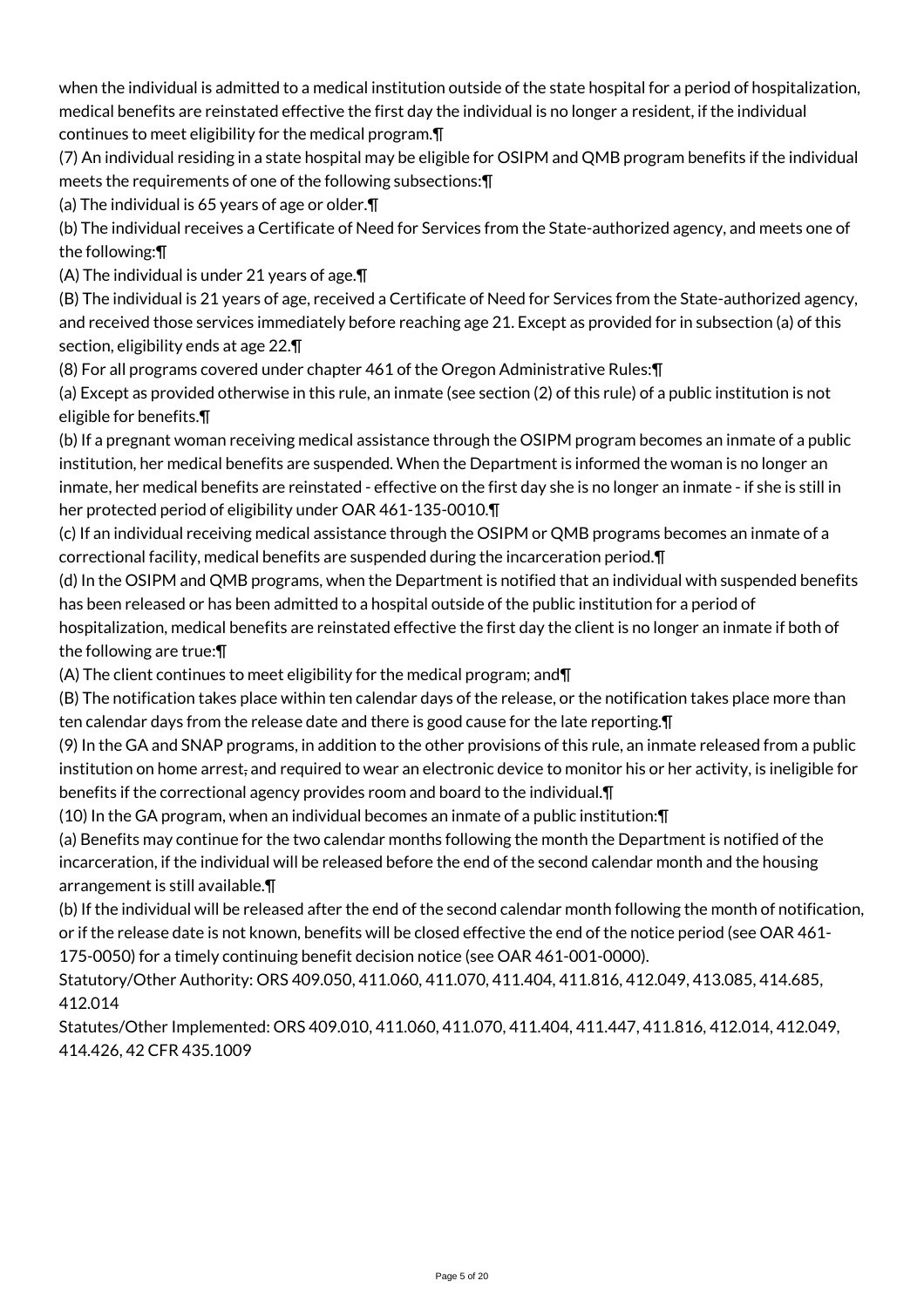RULE SUMMARY: OAR 461-175-0050 about Notice Period is being amended to permanently add the notice period for a few programs, systems, and situations that were previously excluded. It is also being amended to permanently absorb the rule provisions in OAR 461-175-0206, which the Department has repealed. These changes will make the rule more accurate. Lastly, it adopts temporary rule changes which made clear to which APD programs or services the ten calendar day timely continuing benefit decision notice provision in the rule refers. This amendment keeps the rule in alignment with current ODHS practices and makes clear the notice periods for different ODHS systems and programs.

CHANGES TO RULE:

461-175-0050 Notice Period ¶

The notice period is used to determine the effective date for taking action when a decision notice (see OAR 461- 001-0000) is sent to the filing group (see OAR 461-110-0310):¶

(1) For a basic decision notice (see OAR 461-001-0000), the notice period is the month in which the notice is mailed.¶

(2) For a continuing benefit decision notice (see OAR 461-001-0000), the notice period is the budget month from which information is used to initiate the decision notice.¶

(3) For a timely continuing benefit decision notice (see OAR 461-001-0000), the notice period is the month in which the mailing requirement ends.

(4) Except as provided in OAR 461-175-0206, this mailing requirement is 15 under sections (5) and (6) of this rule, the timely continuing benefit decision notice mailing requirement is: \[

(a) No later than the first business day following the 15th day of the month:¶

(A) For cases maintained in the ONE system.¶

(B) In the GA, OSIP, OSIPM, and QMB programs.¶

(b) At least fifteen calendar days for clientindividuals in the Address Confidentiality Program (see OAR 461-001-

0000) and 10 calendar days for all other clientswhose cases are maintained in the ODHS mainframe system. I (c) At least ten calendar days:¶

(A) For all other cases maintained in the ODHS mainframe system.¶

(B) In the following programs or services:¶

(i) The State Plan Personal Care Services provided under OAR division 411-034,¶

(ii) Any Nursing Facility or Medicaid Home and Community-Based Services received for individuals determined eligible under OAR division 411-015, and¶

(iii) Program of All-Inclusive Care for the Elderly (PACE) under OAR division 411-045.¶

(5) In all programs except the SNAP program:¶

(a) If the basis for a decision to reduce, suspend, or close a grant of public assistance or medical assistance is a

change to a benefit standard, the timely continuing benefit decision notice mailing requirement is: [[

(A) At least 30 calendar days before the effective date of the action, or ¶

(B) If the Department has fewer than 60 days before the effective date to implement a change to a benefit standard, the mailing requirement is as provided under section (4) of this rule.¶

(b) For purposes of this section, the term "change to a benefit standard" means a change to the applicable inflation-adjusted contribution, income, or payment standard. It does not include the annual adjustment to a standard based on a federal or state inflation rate.

Statutory/Other Authority: ORS 411.060, 411.730, 411.816, 412.049, ORS 411.060, 409.050, 411.404, 412.014, 412.049

Statutes/Other Implemented: ORS 411.060, 411.730, 411.816, 412.049, 411.404, 412.014, 412.049, 192.856, 409.010, 411.095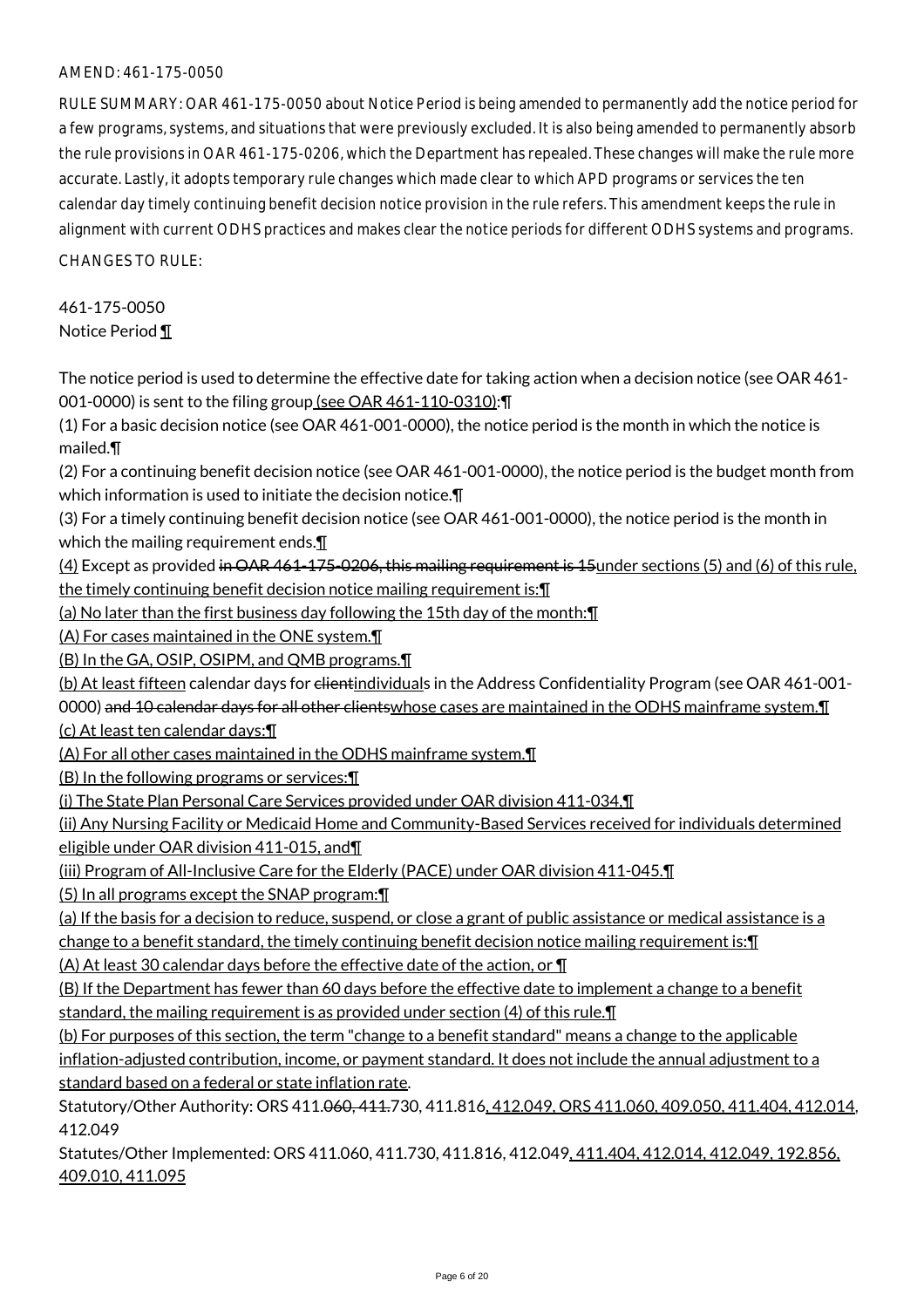#### AMEND: 461-180-0040

RULE SUMMARY: OAR 461-180-0040 about Effective Dates; Special Needs and Services, is being amended to permanently adopt a temporary update of the rule's verbiage to include a defined term and rule reference. These changes make the rule more accurate and clear.

CHANGES TO RULE:

461-180-0040

Effective Dates; Special and Service Needs ¶

(1) The effective date for a special need is the later of the following:¶

(a) The date of request (see OAR 461-115-0030) for the special need item; or¶

(b) The effective date for OSIPM.¶

(2) The effective date for in-home services (see OAR 411-030-0020) and independent choices program (ICP) benefits (see OAR 411-030-0020) is determined as follows:¶

(a) For individuals currently receiving Medicaid OHP Plus benefits, the effective date is the later of the following:¶ (A) The date of request for in-home services or ICP.¶

(B) The date the individual meets all eligibility requirements for in-home services or ICP in accordance with OAR 411-030-0040.¶

(C) The expiration date of a disqualification period resulting from a transfer of assets (see OAR 461-140-0296).¶

(b) For individuals not already receiving Medicaid OHP Plus benefits, the effective date is the later of the following:¶

(A) The effective date of the Medicaid OHP Plus benefit package (see OAR 411-015-0015).¶

(B) The date of the initial assessment.¶

(C) The date the individual meets all eligibility requirements for in-home services or ICP in accordance with OAR 411-030-0040.¶

(D) The expiration date of a disqualification period resulting from a transfer of assets (see OAR 461-140-0296).¶

(3) The effective date for Title XIX services in a licensed community-based setting or Medicaid-certified nursing facility is the later of the following:¶

(a) The date of request for services.¶

(b) The date the individual begins residing in the community-based setting or nursing facility.¶

(c) The effective date of the Medicaid OHP Plus benefit package (see OAR 411-015-0015).¶

(d) The expiration date of a disqualification period resulting from a transfer of assets (see OAR 461-140-0296).¶

(4) The effective date for a reduction or termination in services is the later of the following:¶

(a) The end of the ten-day notice mailing periodimely continuing benefit decision notice (see OAR 461-001-0000)

notice period under OAR 461-175-0050; and¶

(b) The termination date of a service plan.¶

(5) The effective date for a reduction or termination of an on-going special need is the end of the timely continuing benefit notice perioddecision notice, notice period under OAR 461-175-0050.

Statutory/Other Authority: ORS 411.060, 409.050, 411.404, 413.085, 414.685

Statutes/Other Implemented: ORS 411.060, 409.010, 411.404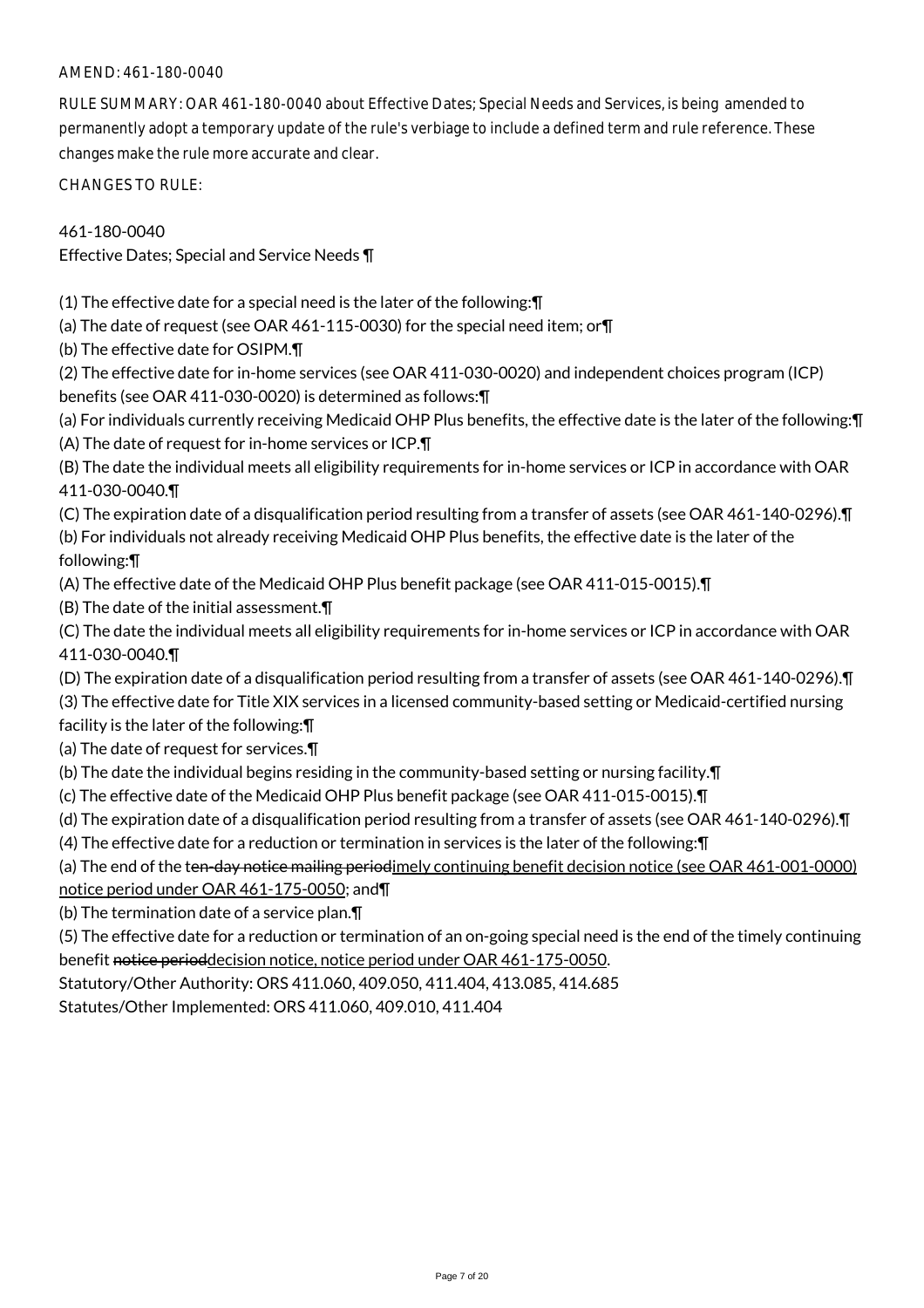#### AMEND: 461-180-0070

RULE SUMMARY: OAR 461-180-0070 about Effective Dates; Initial Month Benefits, is being amended to clarify how effective dates for GA initial month's benefits are determined for applicants.

CHANGES TO RULE:

## 461-180-0070

Effective Dates; Initial Month Benefits ¶

(1) In the EA program, the effective date for opening the case is the day benefits are issued to the benefit group (see OAR 461-110-0750). For a benefit group whose only eligible child is an unborn, the effective date cannot be earlier than the first day of the calendar month preceding the month in which the due date falls. In (2) In the ERDC program, the effective date for starting benefits is one of the following:¶ (a) The first day of the month in which the request for benefits is made if  $\overline{\mathbb{I}}$ (A) All eligibility (see OAR 461-001-0000) requirements are met in that month; and¶ (B) Verification is provided within the application processing timeframes.¶ (b) If all eligibility requirements are not met in the month of request, the effective date is the first day of the month in which they are met, if verification is provided within the application processing timeframes.¶

(c) For a benefit group that received TANF program benefits within the 30 days before applying for ERDC program benefits, the effective date is the first of the month following closure of their TANF program benefits.¶ (3) In the GA program, the effective date for the initial month (see OAR 461-001-0000) of benefits is - ¶ (a) The date the individual requests benefits, if the individual filed an application for SSI benefits in any calendar month prior to the month idate on which the individual requested benefits and the individual meets all other eligibility requirements (see OAR 461-135-0700) on that date. If the individual is not otherwise eligible on the date of request, the effective date is the date the individual meets all eligibility requirements.¶ (b) The first of the month following the day all eligibility requirements are met (see OAR 461-135-0700) and verified, if the individual did not file an application for SSI benefits in a calendar month prior to the month idate on

which the individual requests benefits.¶

(4) In the OSIP program, the effective date for the initial month of benefits is whichever of the following occurs first:¶

(a) The date an individual requests benefits, if the individual was eligible as of that date.¶

(b) The date all eligibility requirements are met.¶

(5) In the REF program, when a filing group (see OAR 461-110-0430) makes an initial application, the effective date for starting benefits is:¶

(a) If all eligibility requirements, including an interview, are completed by the 30th day from the filing date (see OAR 461-115-0040), the effective date for starting benefits is the filing date.¶

(b) If all eligibility requirements are not met by the 30th day from the filing date, a new filing date must be established.¶

(6) In the TANF program, when a filing group (see OAR 461-110-0330) makes an initial application or applies after the end of the certification period (see OAR 461-001-0000), the effective date for starting TANF benefits is one of the following:¶

(a) Except as provided in subsections (b) to (d) of this section, if all eligibility requirements, including a TANF interview, are completed by the 30th day from the filing date, the effective date for starting benefits is the filing date. If all eligibility requirements are not met by the 30th day from the filing date, a new filing date must be established.¶

(b) If the only eligible child is an unborn, the effective date may not be earlier than the first day of the calendar month prior to the month in which the due date falls.¶

(c) For an individual in the Pre-TANF program, the effective date for the initial month of benefits is the date the Pre-TANF program ends as provided in OAR 461-135-0475.¶

(d) For a JOBS support service payment, the effective date is the date the individual meets all eligibility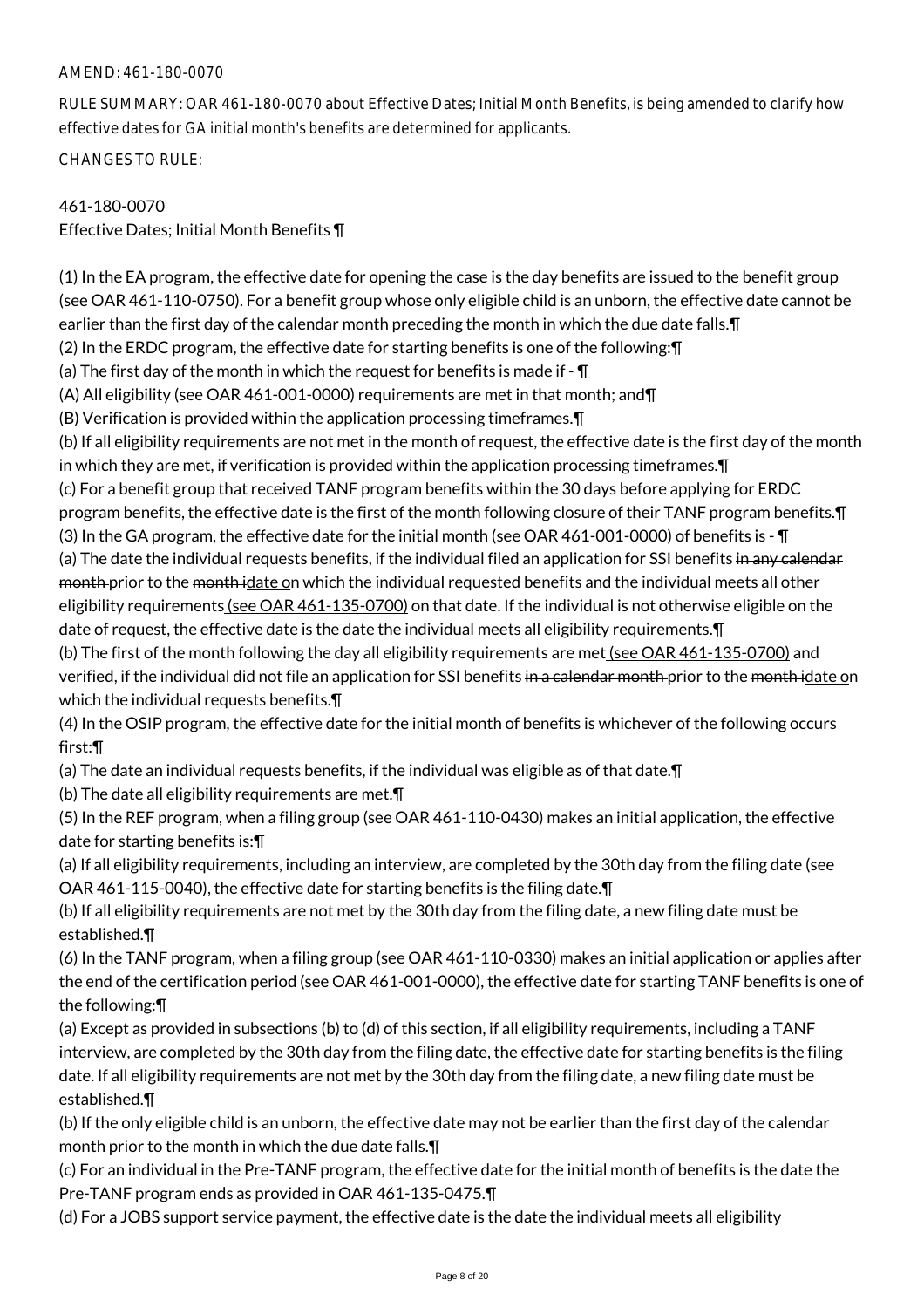requirements in OAR 461-190-0211.¶

(7) In the SFPSS program, when moving a TANF program recipient to SFPSS, the effective date for the initial month of SFPSS program benefits is:¶

(a) Except as provided in subsection (b) of this section, the first of the month following the day all eligibility requirements are met and verified.¶

(b) If the day all eligibility requirements are met and verified falls after the "compute deadline," the initial month of SFPSS program benefits will be the first of the month following the month after "compute deadline." For purposes of this rule, "compute deadline" means the Department computer system monthly deadline after which changes will not take effect until the month following the first of the next month.

Statutory/Other Authority: ORS 329A.500, 409.050, 411.060, 411.070, 411.404, 411.706, 411.878, 412.006, 412.014, 412.049, 413.085, 414.685

Statutes/Other Implemented: ORS 329A.500, 409.010, 409.050, 411.060, 411.070, 411.081, 411.087, 411.404, 411.706, 411.878, 412.006, 412.014, 412.049, 412.064, 413.085, 414.685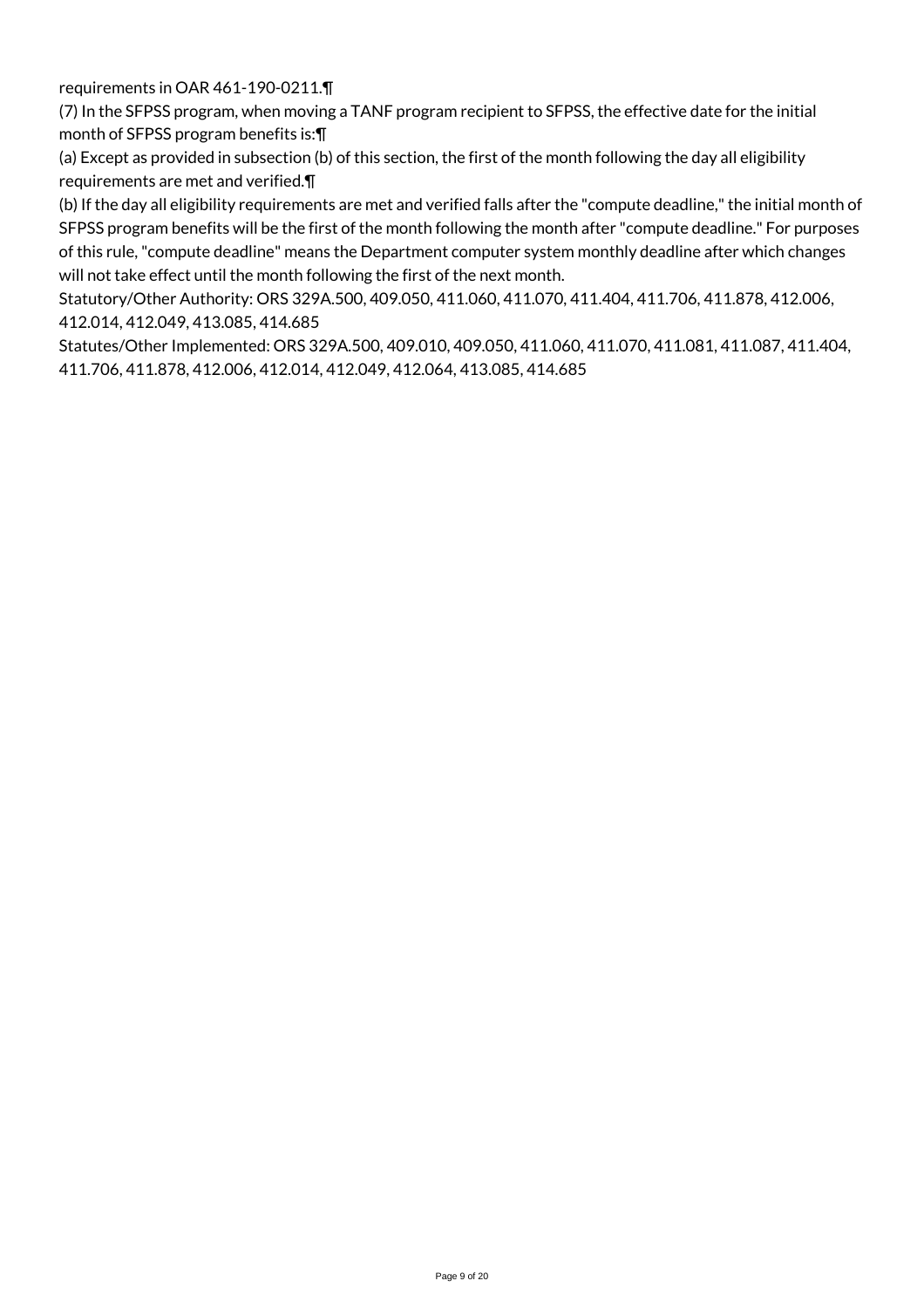RULE SUMMARY: OAR 461-195-0501 about Definitions and Categories of Overpayments, is being amended to update the name of a medical program, certain eligibility group terms, and general language.

CHANGES TO RULE:

461-195-0501

Definitions and Categories of Overpayments ¶

This rule applies to benefits and services delivered under chapters 410, 411, and 461 of the Oregon Administrative Rules.¶

(1) "Overpayment" means:¶

(a) A benefit or service received by or on behalf of a client, or a payment made by the Department on behalf of a client, that exceeds the amount for which the client is eligible.¶

(b) A payment made by the Department and designated for a specific purpose which is spent by a person on an expense not approved by the Department.¶

(A) In the REF program, there is a rebuttable presumption that the full amount of cash benefits was improperly spent in violation of OAR 461-165-0010(8)(a) when cash benefits are used or accessed in Oregon, outside of

Oregon, or on tribal lands at:¶

(i) Any liquor store (see OAR 461-165-0010);¶

(ii) Any casino, gambling casino, or gaming establishment (see OAR 461-165-0010);¶

(iii) Any retail establishment that provides adult-oriented entertainment in which performers disrobe or perform in an unclothed state for entertainment; or¶

(iv) Any marijuana dispensary.¶

(B) In the SFPSS and TANF programs, there is a rebuttable presumption that the full amount of cash benefits was improperly spent in violation of OAR 461-165-0010(9)(a) when cash benefits are used or accessed in Oregon,

outside of Oregon, or on tribal lands at:¶

(i) Any liquor store;¶

(ii) Any casino, gambling casino, or gaming establishment;¶

(iii) Any retail establishment that provides adult-oriented entertainment in which performers disrobe or perform in an unclothed state for entertainment; or¶

(iv) Any marijuana dispensary.¶

(C) The rebuttable presumptions in paragraphs (A) and (B) of this section also apply when an individual in a

location covered in paragraphs (A) or (B) uses or accesses cash benefits from a private bank account.¶ (c) A payment for child care made by the Department to, or on behalf of, a client that:¶

(A) Is paid to an ineligible provider;¶

(B) Exceeds the amount for which a provider is eligible;¶

(C) Is paid when the client was not engaged in an activity that made the client eligible for child care, such as an activity of the JOBS program (see OAR 461-001-0025 and 461-190-0151 to 461-190-0401);¶

(D) Is paid when the client was not eligible for child care benefits; or¶

(E) Has given an electronic benefit transfer (EBT) card, card number, or personal identification number (PIN) to a provider for the purpose of checking a child (see OAR 461-001-0000) in or out from the provider's child care.¶ (d) A misappropriated payment when a person cashes and retains the proceeds of a check from the Department on which that person is not the payee and the check has not been lawfully endorsed or assigned to the person.¶ (e) A benefit or service provided for a need when that person is compensated by another source for the same need

and the person fails to reimburse the Department when required to do so by law.¶

(f) A cash benefit received by an individual in the GA or SFPSS programs for each month for which the client receives a retroactive SSI lump sum payment.¶

(g) In the TA-DVS program, a payment made by the Department to an individual or on behalf of an individual when the individual intentionally and without intimidation or coercion by an abuser:¶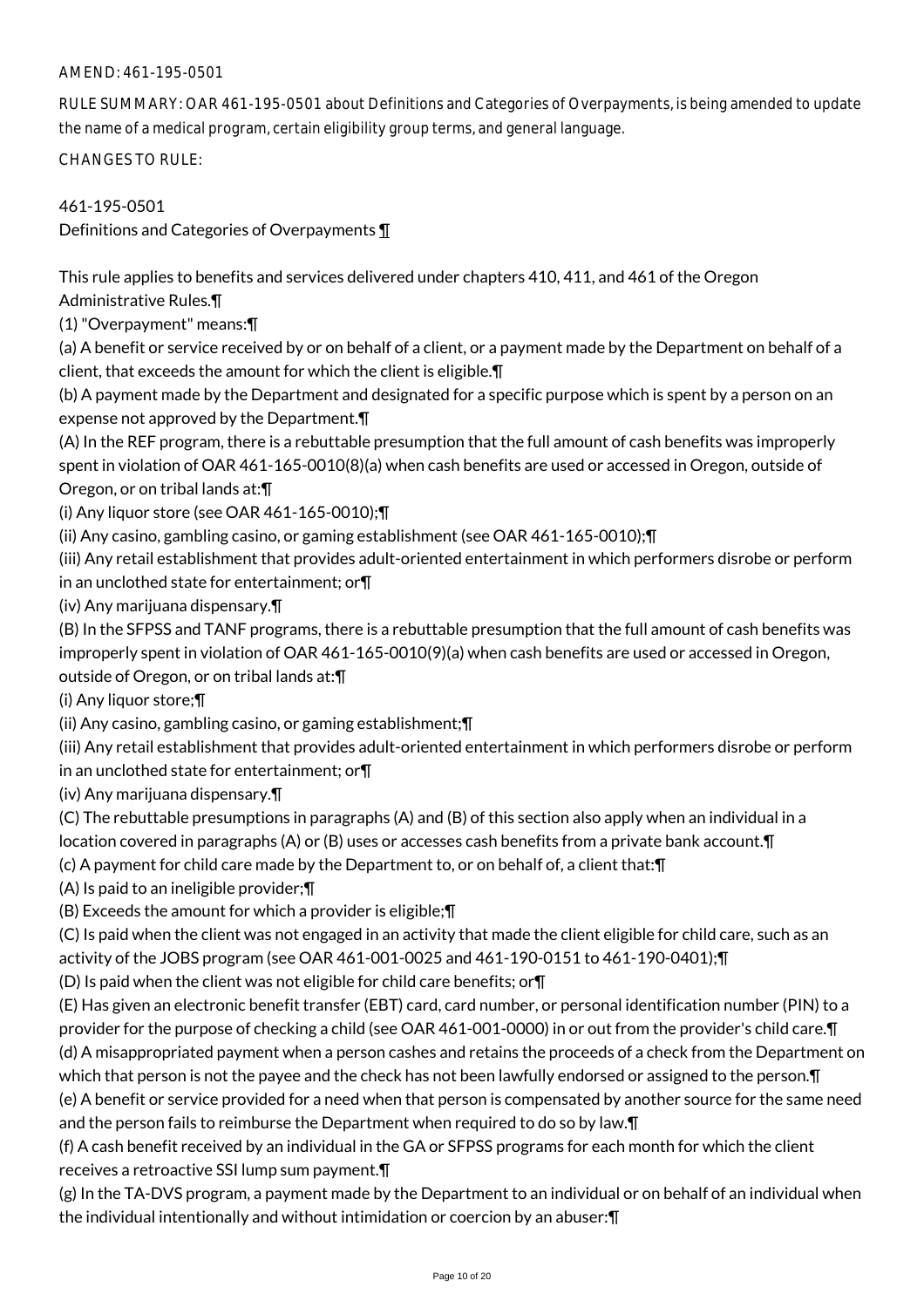(A) Makes a false or misleading statement or misrepresents, conceals, or withholds information for the purpose of establishing eligibility (see OAR 461-001-0000) for or receiving a benefit from the TA-DVS program; or¶ (B) Commits any act intended to mislead or misrepresent, conceal, or withhold information for the purpose of establishing eligibility for or receiving a benefit from the TA-DVS program.¶

(2) The Department may establish an overpayment for the initial month (see OAR 461-001-0000) of eligibility under circumstances including, but not limited to:¶

(a) The filing group (see OAR 461-110-0310), ineligible student, or authorized representative (see OAR 461-115- 0090) withheld information;¶

(b) The filing group, ineligible student, or authorized representative provided inaccurate information;¶

(c) The Department failed to use income reported as received or anticipated in determining the benefits of the filing group; or¶

(d) The error was due to an error in computation or processing by the Department.¶

(3) In the OCCS MHSD medical programs (see OAR 461-001-0000), the Department may establish an overpayment for the budget month (see OAR 410-200-0015) when the OCCSHSD medical program household eligibility determination group (see OAR 410-200-0015) or authorized representative (see OAR 410-200-0015) withheld or provided inaccurate information.¶

(4) Overpayments are categorized as follows:¶

(a) An administrative error overpayment is an overpayment caused by any of the following circumstances:¶ (A) The Department fails to reduce, suspend, or end benefits after timely reporting by the filing group, OCCSHSD medical program householdeligibility determination group, ineligible student, or authorized representative (see OAR 461-115-0090 and 410-200-0015) of a change covered under OAR 461-170-0011 or 410-200-0235 and that reported change requires the Department to reduce, suspend, or end benefits;¶

(B) The Department fails to use the correct benefit standard;¶

(C) The Department fails to compute or process a payment correctly based on accurate information timely provided by the filing group, OCCSHSD medical program householdeligibility determination group, ineligible student, or authorized representative;¶

(D) In the GA and SFPSS programs, the Department fails to require a client to complete an interim assistance agreement; or¶

(E) The Department commits a procedural error that was no fault of the filing group, OCCSHSD medical program householdeligibility determination group, ineligible student, or authorized representative.  $\P$ 

(b) A client error overpayment is any of the following:¶

(A) An overpayment caused by the failure of a filing group, OCCSHSD medical program householdeligibility determination group, ineligible student, or authorized representative to declare or report information or a change in circumstances as required under OAR 461-170-0011 or 410-200-0235, including information available to the Department, that affects the client's eligibility to receive benefits or the amount of benefits.¶

(B) A client's unreduced liability or receipt of unreduced benefits pending a contested case hearing decision or other final order favorable to the Department.¶

(C) A client's failure to return a benefit known by the client to exceed the correct amount.¶

(D) A client's use of a JOBS or SFPSS program support payment (see OAR 461-190-0211) for other than the intended purpose.¶

(E) A payment for child care when the client was not engaged in an activity that made the client eligible for child care, such as an activity of the JOBS program (see OAR 461-001-0025 and OAR 461-190-0151 to OAR 461-190- 0401).¶

(F) A payment for child care when the client was not eligible for child care benefits.¶

(G) The failure of a client to pay his or her entire share of the cost of services or the participant fee (see OAR 461- 160-0610 and 461-160-0800) in the month in which it is due.¶

(H) An overpayment caused by a client giving an electronic benefit transfer (EBT) card, card number, or personal identification number (PIN) to a provider for the purpose of checking a child in or out from the provider's child care.¶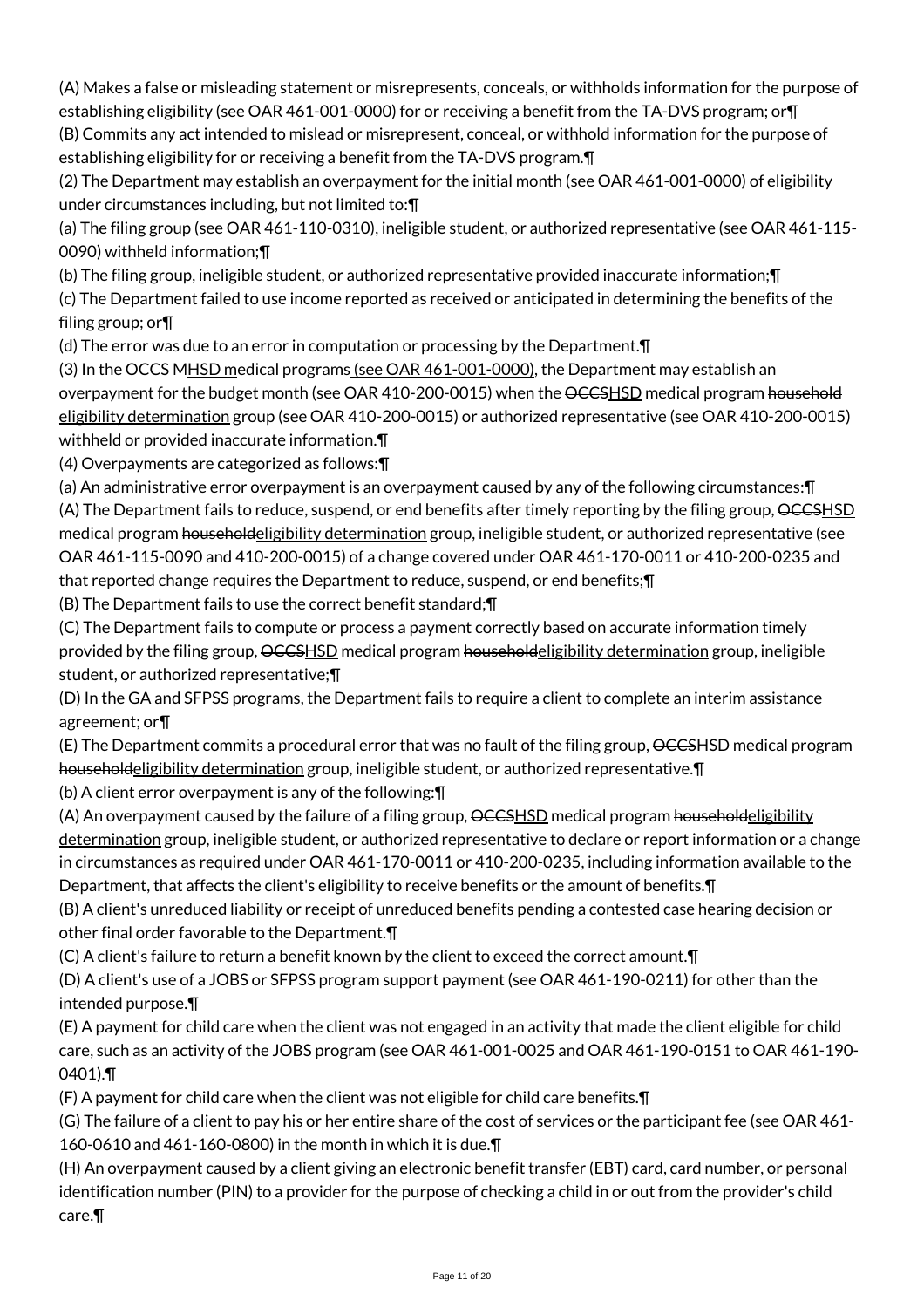(I) In the REF, SFPSS, and TANF programs, an overpayment caused by the client using or accessing cash benefits in any electronic benefit transaction in any liquor store; casino, gambling, or gaming establishment; retail establishment that provides adult-oriented entertainment in which performers disrobe or perform in an unclothed state for entertainment; or marijuana dispensary (see OAR 461-165-0010).¶

(c) A fraud overpayment is an overpayment determined to be an intentional program violation (see OAR 461-195- 0601 and 461-195-0611) or substantiated through a criminal prosecution.¶

(d) In the SNAP program, a provider error overpayment is an overpayment made to a drug or alcohol treatment center or residential care facility that acted as a client's authorized representative.¶

(e) In the child care program, a provider error overpayment is a payment made by the Department on behalf of a client to a child care provider when:¶

(A) Paid to an ineligible provider; or¶

(B) The payment exceeds the amount for which a provider is eligible.¶

(5) When an overpayment is caused by both an administrative and client error in the same month, the Department determines the primary cause of the overpayment and assigns as either an administrative or client error overpayment.¶

(6) In the TANF and TA-DVS programs, when an overpayment puts the client at greater risk of domestic violence (see OAR 461-001-0000), the overpayment is waived (see OAR 461-135-1200).¶

(7) Except as provided in section (8) of this rule, the Department establishes an overpayment when the following thresholds are exceeded:¶

(a) Administrative error overpayments concerning:¶

(A) Cash and child care programs, when the amount is greater than \$200;¶

(B) SNAP open case, when the amount is greater than \$100; and¶

(C) SNAP closed case, when the amount is greater than \$200.¶

(b) Client error overpayments in:¶

(A) Cash and child care programs, when the amount is greater than \$200;¶

(B) SNAP open case, when the amount is greater than \$100;¶

(C) SNAP closed case, when the amount is greater than \$200;¶

(D) Medical programs, when the amount is greater than \$750.¶

(c) Provider error overpayments in:¶

(A) Cash and child care programs, when the amount is greater than \$200;¶

(B) SNAP open case, when the amount is greater than \$100;¶

(C) SNAP closed case, when the amount is greater than \$200.¶

(8) There are no overpayment thresholds in all of the following situations:¶

(a) In SNAP program, if the overpayment was identified in a quality control review.¶

(b) In all programs, if the overpayment was caused by a client's receipt of continuing benefits in a contested case.¶ (c) In all programs, if the overpayment was caused by possible fraud by a client or provider.

Statutory/Other Authority: ORS 409.050, 411.060, 411.070, 411.081, 411.404, 411.816, 412.001, 412.014, 412.049, HB 2089 (2013, Section 10)

Statutes/Other Implemented: ORS 409.010, 411.060, 411.070, 411.081, 411.117, 411.404, 411.620, 411.640, 411.690, 411.816, 411.892, 412.001, 412.014, 412.049, 414.025, 416.350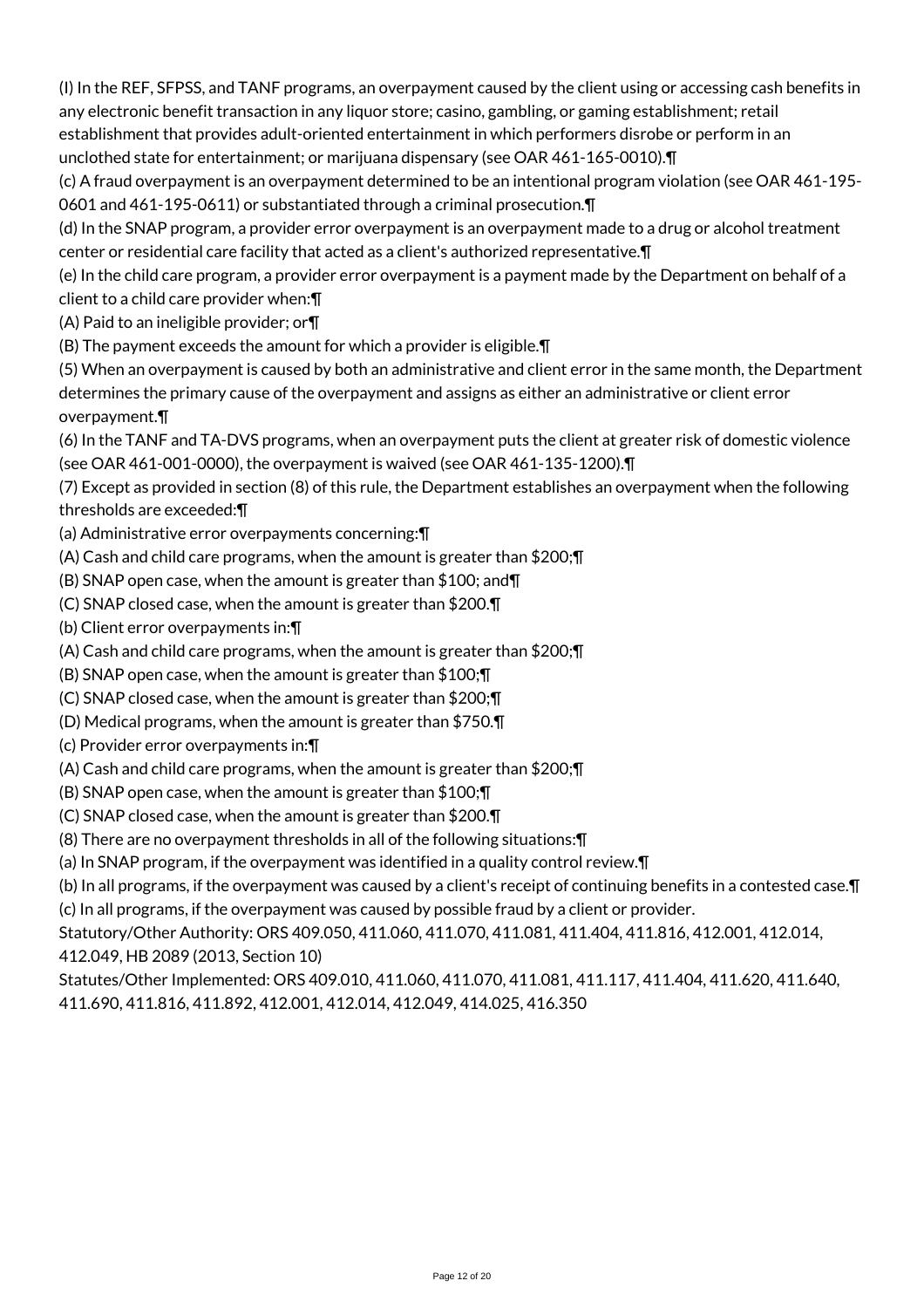RULE SUMMARY: OAR 461-195-0521 about Calculation of Overpayments, is being amended to update a program name, an eligibility group name, and general terminology. It is also being amended to put Department practice regarding overpayment establishment, self-employment related overpayment establishment and calculation, as well as administrative error overpayment establishment and calculation into rule. Lastly, it is being amended to make clear how being categorically eligible for SNAP impacts overpayments in the SNAP program and to remove the Post-TANF program from the rule. These changes bring the rule into alignment with current Department policy and terminology.

CHANGES TO RULE:

# 461-195-0521 Calculation of Overpayments ¶

This rule specifies how the Department calculates an overpayment (see OAR 461-195-0501).¶

(1) The Department calculates an overpayment by determining the amount the elientindividual received, or the payment made by the Department on behalf of the elientindividual that exceeds the amount for which the elient individual was eligible.¶

(2) When a filing group, OCCS MHSD medical programs household (see OAR 461-001-0000) eligibility determination group (see OAR 410-200-0015), ineligible student, or authorized representative (see OAR 461- 115-0090 and OAR 410-200-0015) fails to report income, the Department establishes, calculates and determines the overpayment by assigning unreported income to the applicable budget month without averaging the unreported income, except:¶

(a) A clientn individual's earned income reported quarterly from the Employment Department is considered received by the clientindividual in equal amounts during the months identified in the report. T (b) In the ERDC, REF, SNAP, and TANF programs, a clientn individual's actual self-employment income is annualized retrospectively to calculate the overpayment.¶

(c) In the OCCS MHSD medical programs, if actual income is not available for the months in which an overpayment occurred, a clientn individual's actual self-employment income (see OAR 410-200-0015) received during the year when an overpayment occurred is annualized to calculate an overpayment.¶

(3d) In all programs, if verification of self-employment income is not provided to the Department following the issuance of a subpoena, or is not yet available to the individual, self-employment income from a prior year is annualized prospectively to calculate an overpayment. There is a rebuttable presumption that self-employment income from the prior year is representative of actual self-employment income for the time of overpayment. The presumption may be rebutted only by clear and convincing evidence. ¶

(3) The Department establishes, calculates, and determines an administrative error overpayment (see OAR 461 195 0501) based on information initially provided by a filing group, HSD medical programs eligibility determination group, ineligible student, or authorized representative. The Department may calculate the administrative error overpayment by using any of the following: [1]

(a) Correct prospective budgeting (see OAR division 461-150 and division 410-200) based on information initially provided; or if it results in a lower overpayment amount;¶

(b) Actual income; or¶

(c) Averaging an individual's earned income reported quarterly from the Employment Department.¶

(4) When using prospective budgeting (see OAR division 461-150) and the actual income differs from the amount determined under OAR 461-150-0020(2), there may be a client error overpayment (see OAR 461-195-0501) only when the filing group, ineligible student, or authorized representative withheld information, failed to report a change, or provided inaccurate information. In such a case, the Department uses the actual income to determine the amount of an overpayment.¶

 $(45)$  When using anticipated income for the <del>OCCS MHSD</del> medical programs and the actual income differs from the amount determined under OAR 410-200-0310, there may be a client error overpayment only when the OCCS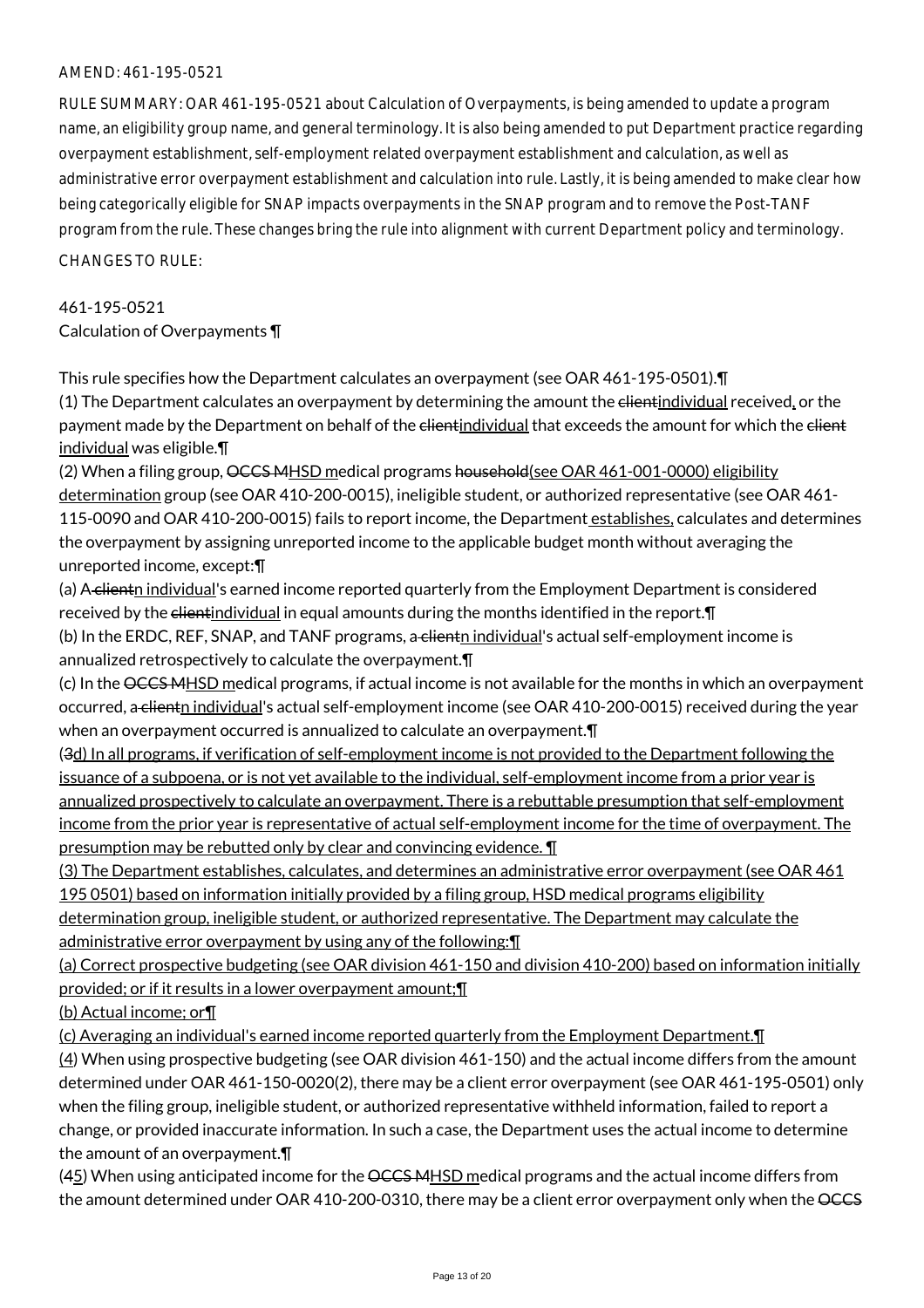MHSD medical programs household group (see OAR 410-200-0015) eligibility determination group or authorized representative (see OAR 410-200-0015) knowingly withheld information, failed to report a change, or provided inaccurate information. In such a case, the Department uses the actual income to determine the amount of an overpayment.¶

(56) When a filing group, ineligible student, or authorized representative fails to report all earned income within the reporting time frame, the earned income deduction (see OAR 461-160-0160, 461-160-0190, 461-160-0430, 461-160-0550, and 461-160-0552) is applied as follows:¶

(a) In the OSIP, OSIPM, QMB, and REFM programs, the Department allows the earned income deduction.¶ (b) In the REF and TANF programs, the Department allows the earned income deduction when good cause (see section (6) of this rule) exists.¶

(c) In the SNAP program, no deduction is applied to earned income if the amount or source of income was not timely reported.¶

(67) For the purposes of OAR 461-195-0501 to 461-195-0561, "good cause" means circumstances beyond the elientindividual's reasonable control that caused the elientindividual to be unable to report income timely and accurately.¶

(78) When support is retained:¶

(a) In the TANF program, the amount of support (other than cash medical support) the Department of Justice retains as a current reimbursement each month is added to other income to determine eligibility (see OAR 461- 001-0000). When a client<sub>n</sub> individual is not eligible for TANF program benefits, the overpayment is offset by the support the Department of Justice retains as a current reimbursement.¶

(b) In the medical programs, the amount of the cash medical support the Department retains each month is excluded income and not used to determine eligibility for medical program benefits. When a clientn individual has incurred a medical program overpayment, the overpayment is offset by the amount of the cash medical support the Department retains during each month of the overpayment.¶

 $(82)$  In the REF and TANF programs, when a client night individual directly receives support used to determine eligibility or calculate benefits, the overpayment is:¶

(a) If still eligible for REF or TANF program benefits, the amount of support the elientindividual received directly; or¶

(b) If no longer eligible for REF or TANF program benefits, the amount of program benefits the elientindividual received.¶

(910) When an overpayment occurs due to the failure of an individual to reimburse the Department, when required by law to do so, for benefits or services (including cash medical support) provided for a need for which that individual is compensated by another source, the overpayment is limited to the lesser of the following:¶

(a) The amount of the payment from the Department;¶

(b) Cash medical support; or¶

(c) The amount by which the total of all payments exceeds the amount payable for such a need under the Department's rules.¶

(101) Benefits paid during a required notice period (see OAR 461-175-0050, OAR 410-200-0120) are included in the calculation of the overpayment when:¶

(a) The filing group, OCCS MHSD medical programs household group (see OAR 410-200-0015)eligibility determination group, ineligible student, or authorized representative (see OAR 461-115-0090 and OAR 410-200- 0015) failed to report a change within the reporting time frame under OAR 461-170-0011 or OAR 410-200- 0235; and¶

(b) Sufficient time existed for the Department to adjust the benefits to prevent the overpayment if the filing group, OCCS MHSD medical program household group (see OAR 410-200-0015)s eligibility determination group, ineligible student, or authorized representative (see OAR 461-115-0090 and OAR 410-200-0015) had reported

the change at any time within the reporting time frame.¶

 $(142)$  In the SNAP program:  $\text{F}$ 

(a) I, if the benefit group (see OAR 461-110-0750) was categorically eligible under OAR 461-135-0505, there is no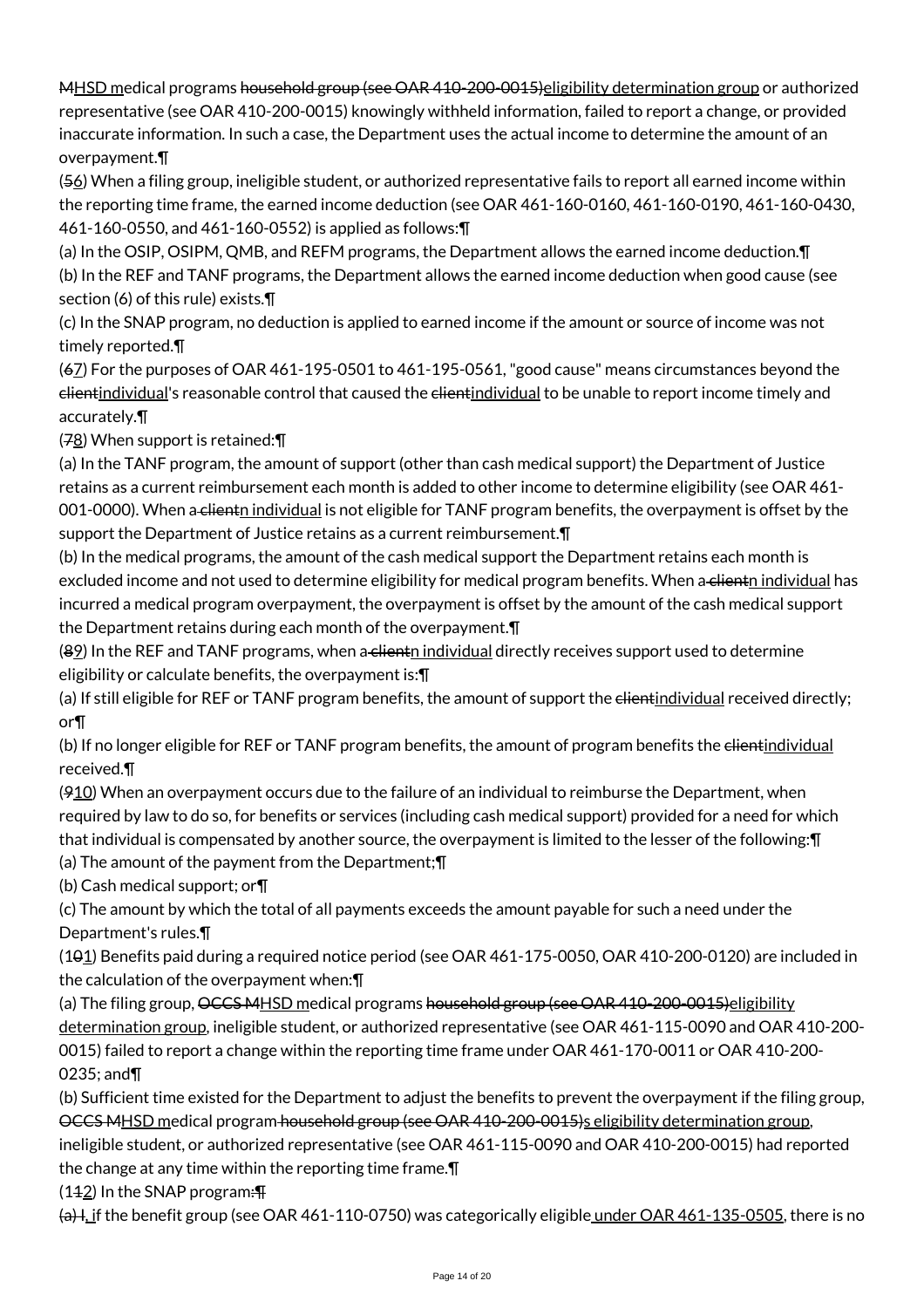overpayment based on resources.¶

(b) For a filing group (see OAR 461-110-0370) found eligible for SNAP program benefits under OAR 461-135-  $0.0505(1)(a)$  to (c), and the actual income made the group ineligible for the related program, the group remains categorically eligible for SNAP program benefits as long as the eligibility requirement under OAR 461-135- 0505(1)(d) is met. A benefit group of one or two individuals would be entitled to at least the minimum SNAP program benefit allotment under OAR 461-165-0060.¶

(c) For a filing group found eligible for SNAP program benefits only under OAR 461-135-0505(1)(d), and the actual income equals or exceeds 185 percent of the Federal Poverty Level, the filing group is no longer categorically eligible. The overpayment is the amount of SNAP program benefits incorrectly received.¶

(123) In the OSIP and OSIPM programs, when a clientindividual does not pay his or her share of the cost of services (see OAR 461-160-0610) or the OSIP-EPD or OSIPM-EPD program participant fee (see OAR 461-160- 0800) in the month in which it is due, an overpayment is calculated as follows:¶

(a) All payments made by the Department on behalf of the clientindividual during the month in question are totaled, including but not limited to any payment for:¶

(A) Capitation;¶

(B) Long term care services;¶

(C) Medical expenses for the month in question;¶

(D) Medicare buy-in (when not concurrently eligible for an MSP);¶

(E) Medicare Part D;¶

(F) Mileage reimbursement;¶

(G) Special needs under OAR 461-155-0500 to 461-155-0710; and¶

(H) Home and community-based care (see OAR 461-001-0030), including home delivered meals and non-medical transportation.¶

(b) Any partial or late liability payment made by a cliente individual receiving home and community-based care inhome services or participant fee paid by an OSIP-EPD or OSIPM-EPD program elieparticipant is subtracted from the total calculated under subsection (a) of this section. The remainder, if any, is the amount of the overpayment.¶ (13)4) When a clienth individual's liability is unreduced pending the outcome of a contested case hearing about that liability the overpayment is the difference between the liability amount determined in the final order and the amount, if any, the elientindividual has repaid. T

(145) In the OCCS MHSD medical programs, OSIPM, QMB, and REFM programs if the elientindividual was not eligible for one program, but during the period in question was eligible for another program:¶

(a) With the same benefit level, there is no overpayment.¶

(b) With a lesser benefit level, the overpayment is the amount of medical program benefit payments made on behalf of the clientindividual exceeding the amount for which the clientindividual was eligible.

(156) When an overpayment is caused by administrative error (see OAR 461-195-0501), any overpayment of GA, OSIP, REF, SFPSS, or TANF program benefits is not counted as income when determining eligibility for the OCCS MHSD medical programs, OSIPM, and REFM programs.

(167) Credit against an overpayment is allowed as follows:¶

(a) In the GA, REF, and TANF programs, a credit is allowed for a clienth individual's payment for medical services made during the period covered by the overpayment, in an amount not to exceed the Department fee schedule for the service, but credit is not allowed for an elective procedure unless the Department authorized the procedure prior to its completion.¶

(b) In the SNAP program, if the overpayment was caused by unreported earned income, verified child care costs are allowed as a credit to the extent the costs would have been deductible under OAR 461-160-0040 and 461- 160-0430.¶

(c) In the SFPSS and TANF programs, if the overpayment is caused by reported earned income, a credit is allowed for the Post-TANF grant if the client meets eligibility under OAR 461-135-1250 and the client has received less than 12 months of Post-TANF program benefits.¶

(d) In all programs, for an underpayment of benefits in the program in which the overpayment occurred.¶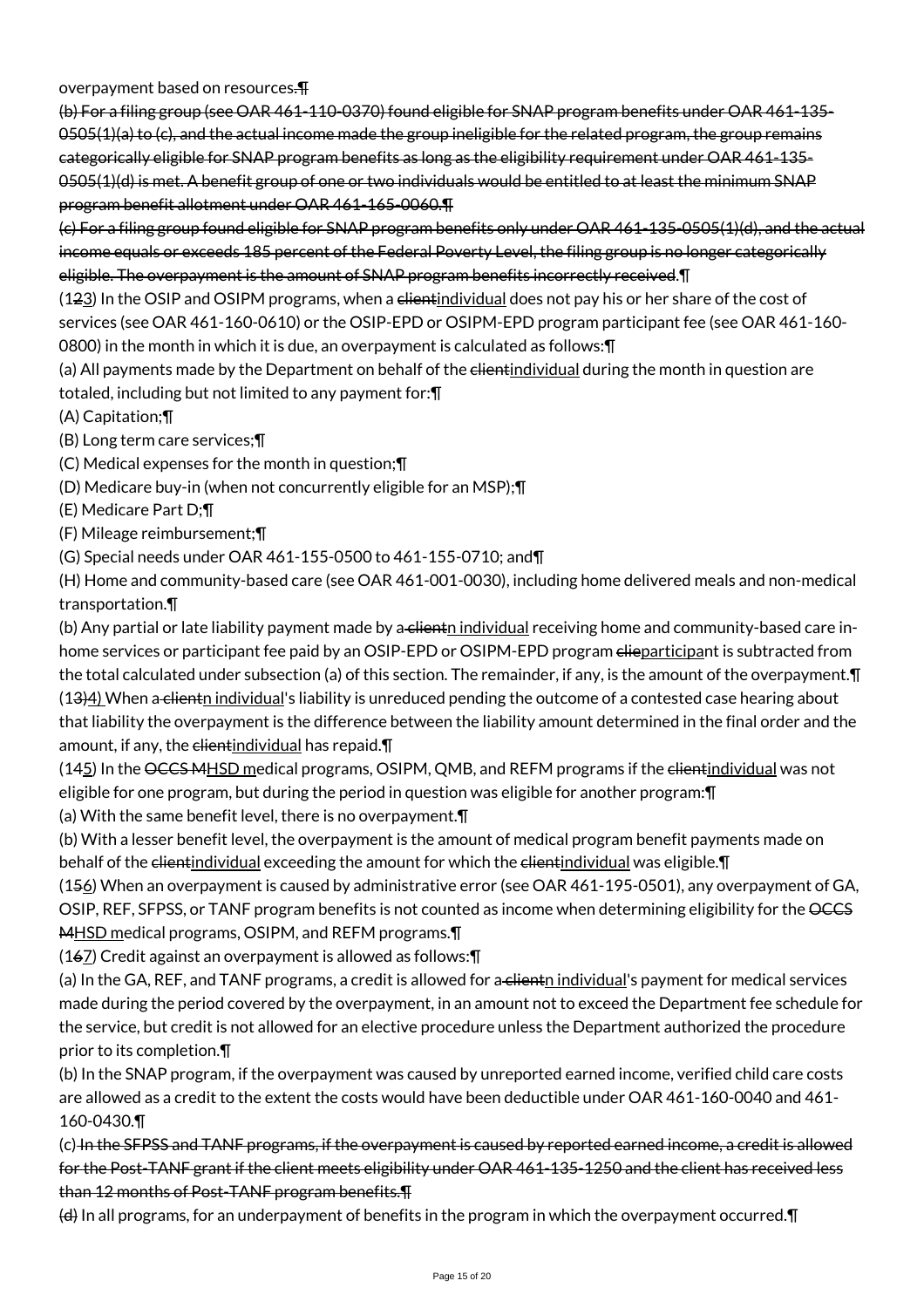(178) In the SNAP program, in compliance with the American Recovery and Reinvestment Act of 2009, effective April 1, 2009 through September 30, 2009, the amount between the normal Thrifty Food Plan (TFP) benefit amount under this section and the increased TFP benefit amount under OAR 461-155-0190 is not counted in the overpayment amount unless the filing group was ineligible for SNAP program benefits. [see attached table]¶ (189) In the REF program, when an individual used or accessed cash benefits in violation of OAR 461-165- 0010(8)(a), the amount of the overpayment is the amount of cash benefits the  $e$ lientindividual used or accessed. $\P$ (4920) In the SFPSS and TANF programs, when an individual used or accessed cash benefits in violation of OAR 461-165-0010(9)(a), the amount of the overpayment is the amount of cash benefits the clientindividual used or accessed.

Statutory/Other Authority: ORS 329A.500, 413.085, 414.685, ORS 409.050, 411.060, 411.070, 411.404, 411.660, 411.706, 411.816, 412.014, 412.049, 412.124, 414.231

Statutes/Other Implemented: ORS 329A.500, ORS 409.010, 411.060, 411.070, 411.404, 411.620, 411.630, 411.635, 411.640, 411.660, 411.690, 411.706, 411.816, 412.014, 412.049, 412.124, 414.231, 416.350

RULE ATTACHMENTS DO NOT SHOW CHANGES. PLEASE CONTACT AGENCY REGARDING CHANGES.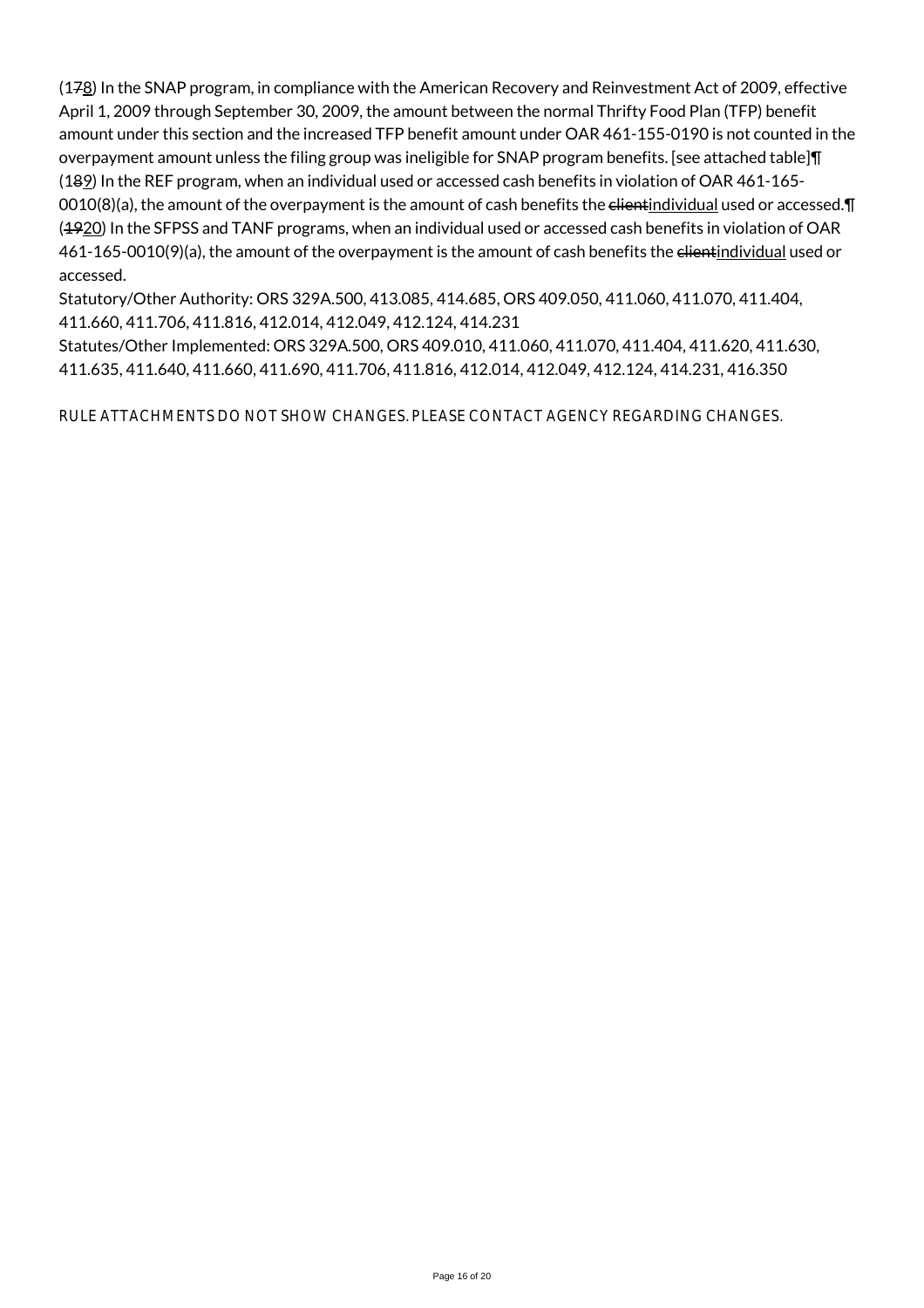# Normal TFP for October 1, 2008 ‐ September 30, 2009

# SNAP Payment Standard (TFP)

| No. in Need Group          | Monthly<br>Amount |
|----------------------------|-------------------|
| 1                          | \$176             |
| 2                          | 323               |
| 3                          | 463               |
| 4                          | 588               |
| 5                          | 698               |
| 6                          | 838               |
| 7                          | 926               |
| 8                          | 1,058             |
| Each additional individual | 132               |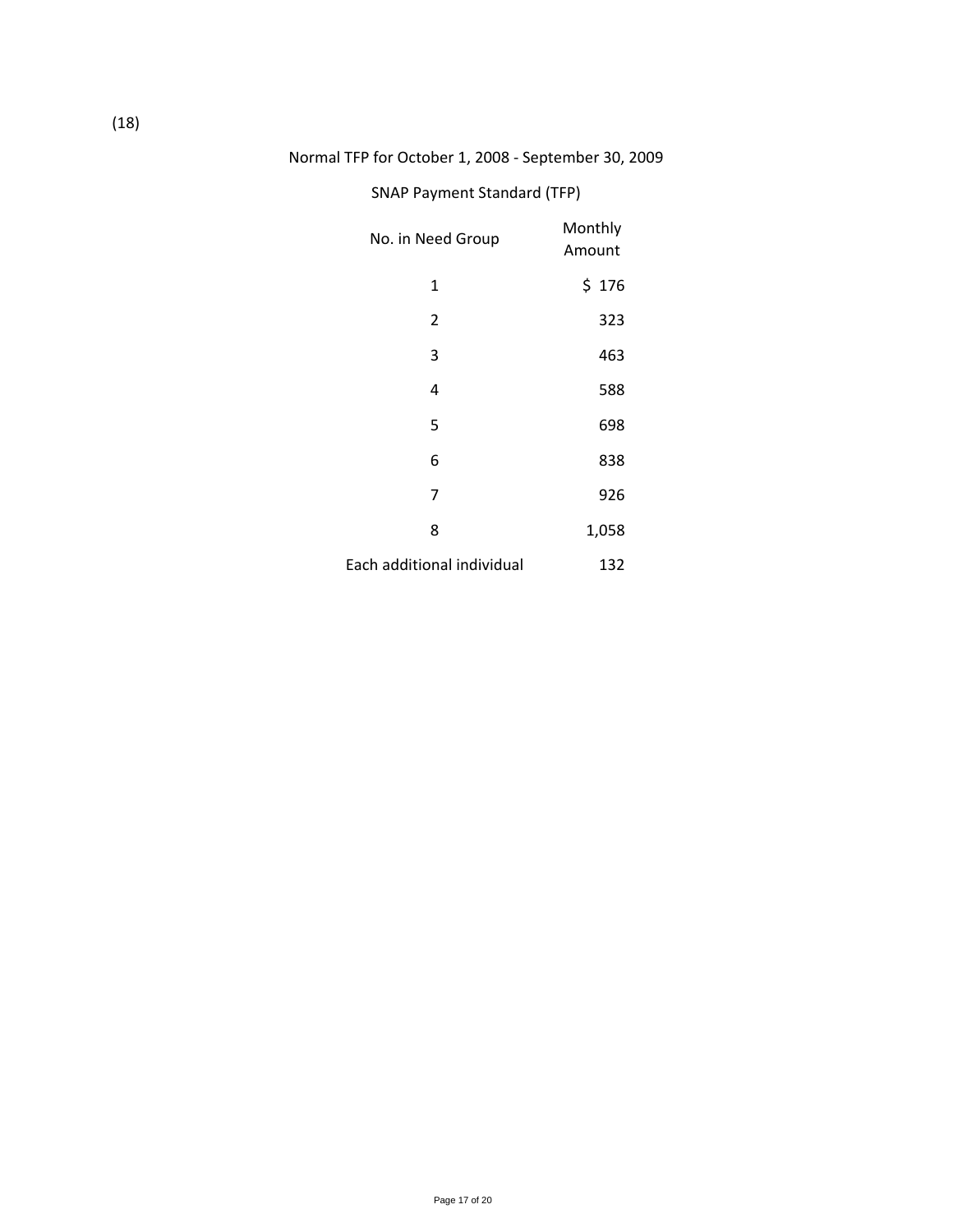RULE SUMMARY: In OAR 461-195-0541 about Liability for Overpayments, is being amended to update the name of a medical program and an eligibility group.

CHANGES TO RULE:

# 461-195-0541 Liability for Overpayments ¶

(1) In all programs except the OCCS MHSD medical, OSIP, OSIPM, QMB, REFM, and SNAP programs or a child care program, the following persons are liable for repayment of an overpayment (see OAR 461-195-0501): [ (a) Each individual in the filing group or required to be in the filing group and the payee when the overpayment was incurred, except an individual who did not reside with and did not know he or she was included in the filing group.¶

(b) A caretaker relative (see OAR 461-001-0000) and his or her spouse (see OAR 461-001-0000) who were not part of, but resided with, the filing group when the overpayment was incurred.¶

(c) A parent (see OAR 461-001-0000) or caretaker relative of a child (see OAR 461-001-0000) in the benefit group (see OAR 461-110-0750) and the spouse of the parent or caretaker relative if the parent, caretaker relative, or spouse was a member of or resided with the filing group when the overpayment was incurred.¶ (d) An individual determined liable for an overpayment remains liable when the individual becomes a member of a new filing group.¶

(e) An authorized representative (see OAR 461-115-0090) when the authorized representative knowingly gave incorrect or incomplete information or intentionally withheld information resulting in the overpayment.¶ (2) In the OCCS MHSD medical and REFM programs, the following persons are liable for repayment of an overpayment:¶

(a) Each individual in the filing group, the OCCS MHSD medical programs householdeligibility determination group (see OAR 410-200-0015), or required to be in the filing group and the payee when the overpayment was incurred, except an individual who ---¶

(A) Was a child or dependent child (see OAR 461-001-0000) at the time of the overpayment; or¶

(B) Did not reside with and did not know he or she was included in the filing group.¶

(b) A caretaker relative and his or her spouse who were not part of, but resided with, the filing group or OCCSM HSD medical programs household group (see OAR 410-200-0015) eligibility determination group when the overpayment was incurred.¶

(c) A parent or caretaker relative of a child in the filing group or <del>OCCS MHSD</del> medical programs household group (see OAR 410-200-0015)eligibility determination group and the spouse of the parent or caretaker relative if the parent, caretaker relative, or spouse was a member of or resided with the filing group or  $\angle{CCS}$  MHSD medical programs householdeligibility determination group when the overpayment was incurred.¶

(d) An authorized representative (see OAR 461-115-0090 and OAR 410-200-0015) when the authorized representative knowingly gave incorrect or incomplete information or intentionally withheld information that resulted in the overpayment.¶

(3) In a child care program:¶

(a) An overpayment caused by administrative error is collectible as follows:¶

(A) The provider is liable for a provider overpayment made on behalf of a client eligible for child care payments.¶ (B) Each adult in the filing group or required to be in the filing group is liable for an overpayment if the client was not eligible for the payment.¶

(b) Each adult in the filing group or required to be in the filing group is liable for a client overpayment, and a provider is liable for an overpayment caused by the provider. The client and provider are jointly and severally liable for an overpayment caused by both. In the case of an alleged provider overpayment, a provider's failure to provide contemporaneous records of care provided creates a rebuttable presumption that the care was not provided.¶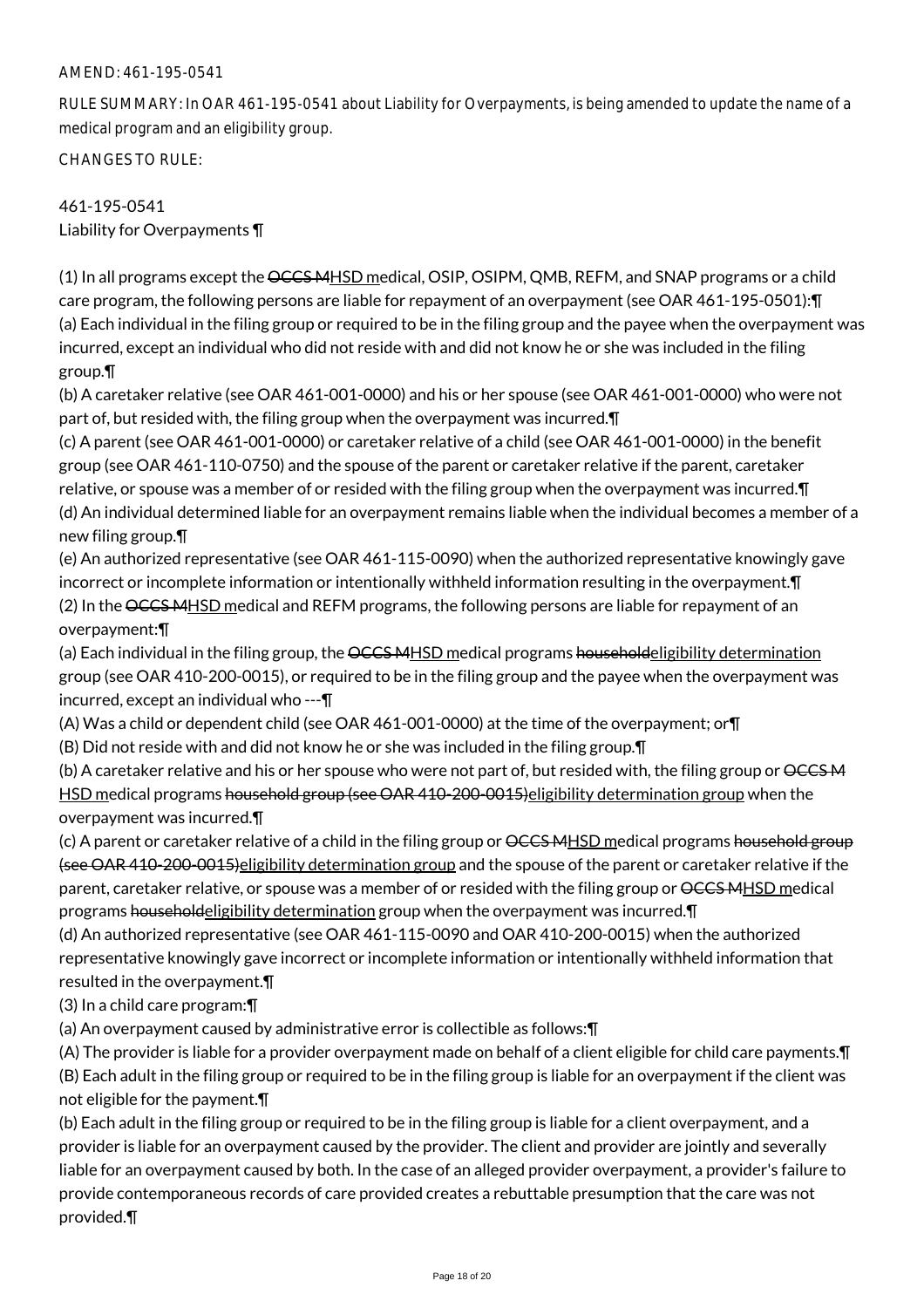(c) An adult who cosigned an application with a minor provider applicant is liable for an overpayment incurred by the minor provider.¶

(d) An authorized representative (see OAR 461-115-0090) is liable for an overpayment when the authorized representative knowingly gave incorrect or incomplete information or intentionally withheld information that resulted in the overpayment.¶

(4) In the GA, OSIP, OSIPM, and QMB programs, the following persons are liable for repayment of an overpayment:¶

(a) Each individual in the filing group or required to be in the filing group and the payee when the overpayment was incurred, except an individual who ---¶

(A) Was a child or dependent child at the time of the overpayment; or¶

(B) Did not reside with and did not know they were included in the filing group.¶

(b) A caretaker relative and their spouse who were not part of, but resided with, the filing group when the overpayment was incurred.¶

(c) A parent or caretaker relative of a child in the filing group and the spouse of the parent or caretaker relative if the parent, caretaker relative, or spouse was a member of or resided with the filing group when the overpayment was incurred.¶

(d) An authorized representative when the authorized representative knowingly gave incorrect or incomplete information or intentionally withheld information that resulted in the overpayment.¶

(5) In the SNAP program, the following persons are liable for repayment of an overpayment or a claim that results from trafficking (see OAR 461-195-0601(2)) of SNAP benefits:¶

(a) The primary person (see OAR 461-001-0015) of any age, an ineligible student in the household, and all adults (see OAR 461-001-0015) who were members of or required to be in the filing group (see OAR 461-110-0370) when excess benefits were issued.¶

(b) A sponsor of a non-citizen household member if the sponsor is at fault, for payments prior to November 21, 2000.¶

(c) A drug or alcohol treatment center or residential care facility that acted as the authorized representative of the client.¶

(d) An authorized representative when the authorized representative knowingly gave incorrect or incomplete information or intentionally withheld information that resulted in the overpayment.¶

(e) For a claim that results in trafficking, the payee and the authorized representative when they actually traffic the benefits.¶

(6) Except as provided otherwise in section (7) of this rule, in all programs, both a non-citizen and the sponsor of the non-citizen are liable for an overpayment incurred if the overpayment results from the failure of the sponsor to provide correct information (see OAR 461-145-0820 to 461-145-0840). If the sponsor had good cause (see OAR 461-195-0521(5)) for withholding the information, the sponsor is not liable for the overpayment.¶

(7) In the SNAP program, the sponsor of a non-citizen is not liable under section (6) of this rule for payments on or after November 21, 2000.¶

(8) In the OCCSHSD medical programs, the November 2013 amendments to OAR 461-195-0501, 461-195-0521, 461-195-0541, and 461-195-0561 apply as of October 1, 2013.

Statutory/Other Authority: ORS 409.050, 411.060, 411.404, 411.816, 412.014, 412.049, 329A.500, 413.085, 414.685

Statutes/Other Implemented: ORS 409.010, 411.060, 411.087, 411.404, 411.630, 411.635, 411.640, 411.690, 411.816, 412.014, 412.049, 416.350, 329A.500